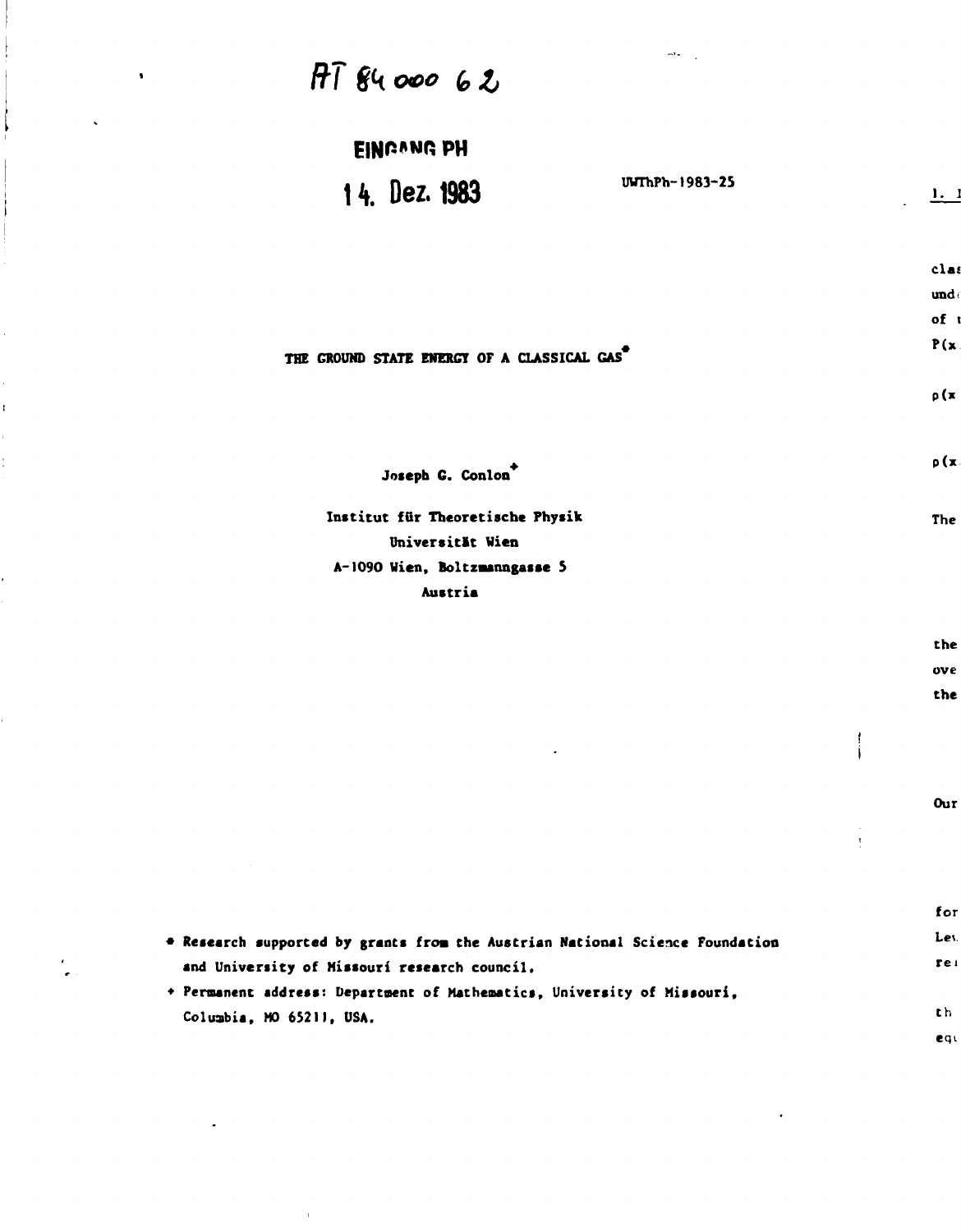## **I. Introduction**

**In this paper we are concerned with the ground state energy of a**  classical gas. Suppose the gas consists of N particles in  $\mathbb{R}^3$  interacting under a potential  $\phi(x)$  which we assume is positive definite. The positions **of the particles are described by a probability distribution function**   $P(x_1,...,x_n)$  with one and two point functions  $p(x)$ ,  $p(x,y)$  defined by

 $ln$ 

 $\mathcal{L}_{\mathcal{A}}$ 

$$
\rho(x) = \sum_{i=1}^{N} \int P(x_1, \ldots, x_{i-1}, x, x_{i+1}, \ldots, x_N) d\hat{x}_i,
$$
 (1.1)

$$
\rho(x,y) = \int_{\substack{i \neq j=1}}^{M} \int P(x_1,\ldots,x_{i-1},x,x_{i+1},\ldots,x_{j-1},y,x_{j+1},x_N) d\hat{x}_{i,j} \qquad (1.2)
$$

**The energy of the N particles with distribution F is then given by** 

$$
E(P) = \frac{1}{2} \iint \rho(x,y) \phi(x-y) dxdy
$$
 (1.3)

**Now let us confine the N particles to a cube A in such a way that**  the density N/Vol  $A = \rho$  is fixed. Let  $E_{\text{N}}$  be the infimum of  $E(P)$  taken over all P supported in  $A^{\mathbf{N}}$ . Then we define the ground state energy of **the gas at density p, E(p), by** 

$$
E(\rho) = \lim_{N \to \infty} \inf_{N} E_N/N
$$
 (1.4)

**Our first result here is to show that** 

$$
\lim_{\rho \to \infty} \left[ E(\rho) - \frac{1}{2} \int_{\mathbb{R}^3} \phi(x) dx \right] = - \frac{1}{2} \phi(0) , \qquad (1.5)
$$

for potentials  $\phi \in L^1 \cap L^2$ . The identity (1.5) was essentially proved in **Lewis et al. [6). Here we prove it in a slightly different aanner which relstes to our subsequent work.** 

Next we wish to consider a Coulomb gas so  $\phi(x) = 1/|x|$ . In this case **the integral in (1.5) is infinite so we must subtract it off by using equal nunbers of positive and negative charges. Hence our Couloab gat** 

a**tion**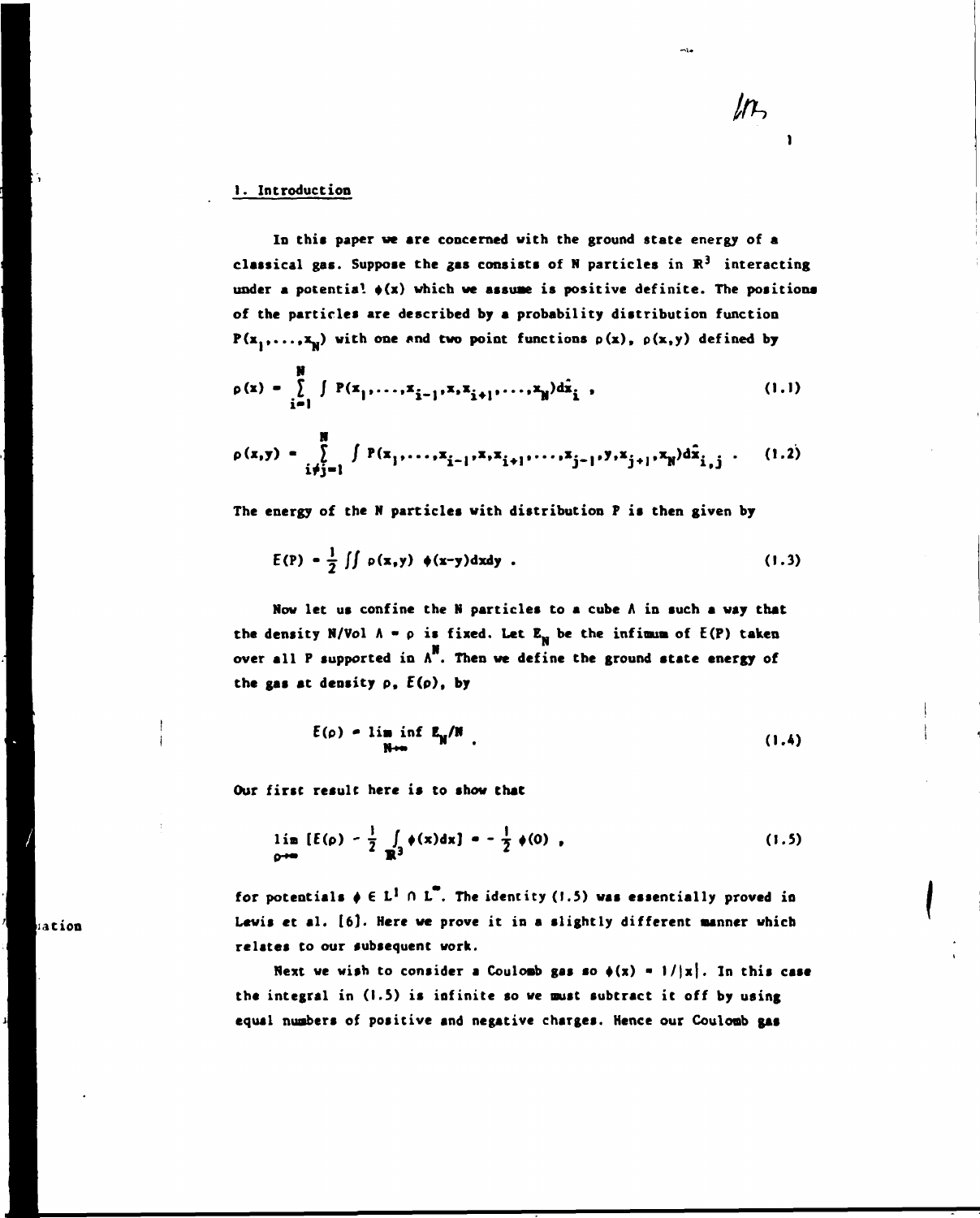**consists of N negative particles described by a probability distribution**   $P_1(x_1,...,x_N)$  and N positive particles described by a probability distribution  $P_2(x_1,...,x_N)$ . Thus in this gas the negative particles are independent of the positive. Let  $p_1(x)$ ,  $p_2(x,y)$  be the one and two point functions corresponding to P<sub>1</sub> and  $\rho_2(x)$ ,  $\rho_2(x,y)$  be the one and two point functions corresponding to  $P_2$ . Then the energy of the Coulomb gas is **given by** 

$$
E(P_1, P_2) = \frac{1}{2} \iint \frac{\rho_1(x, y)}{|x - y|} dxdy + \frac{1}{2} \iint \frac{\rho_2(x, y)}{|x - y|} dxdy - \iint \frac{\rho_1(x)\rho_2(y)}{|x - y|} dxdy.
$$
\n(1.6)

**Now confine the 2N particles to a cube**  $\Lambda$  **with density N/Vol**  $\Lambda = \rho$  **and assume P\_ is a constant so the positive particles are assumed to form a**  uniform background. Let  $E_N$  be the infimum of  $E(P_1, P_2)$  taken over all  $P_1$ **N supported in A . Then the ground state E(p) for the Coulomb system is defined just as in (1.4). We shall show that** 

$$
E(\rho) \geq -1.5 \rho^{1/3} \tag{1.7}
$$

**The result (1.7) is already well known [9] even with a slightly better constant (I.AS). Our approach is rather different and generalires to other singular potentials. The key property of the Coulomb potential seem« to be that it can be written as a sum** 

$$
\phi(x) = \phi^{(1)}(x) + \phi^{(m)}(x) , \qquad (1.8)
$$

**where the potential**  $\phi''$  **is pointwise positive and has L<sup>1</sup> norm**  $\|\phi'''\|_1 \leq$ <sup>2</sup> for any arbitrary  $\epsilon > 0$  The notential  $\phi^{(m)}$  is nositive definite and has L<sup>''</sup> norm  $\|\phi^{(0)}\|_{\infty} \leq C/\epsilon$ , where C is a constant independent of  $\epsilon$ . Evidently any function  $\phi(x)$  which has the property (1.8) must be both positive and positive definite and lie in the space  $L^3$ ... It would be of interest to know if the converse were true.

It is not possible to prove (1.7) by using the fact that the first two integrals in (1.6) are positive ard just bounding the third integral. In fact if we do this and assume  $\rho_1(x) = p$  we get the bound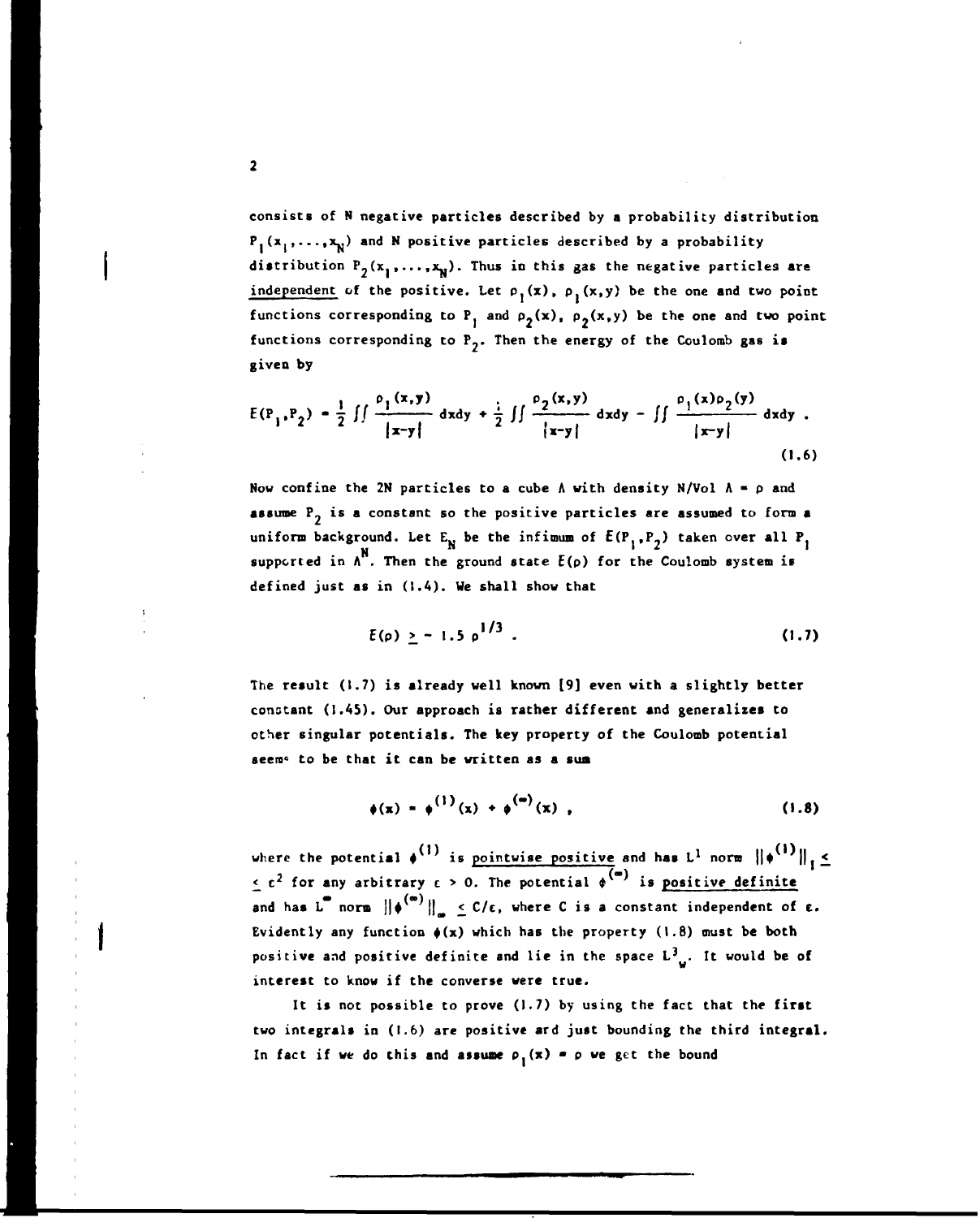bution

 $3$  are

 $\mathbf{r}$ 

 $(1.6)$ 

 $(1.7)$ 

n ter  $1.0$  $\approx 1$ 

nd  $5T$ m  $\triangle$  $\pm 1$  P, n is

$$
E_{N} \geq - C N^{5/3} \rho^{1/3} \tag{1.9}
$$

Thus this approach gives a bound which is a factor  $N^{2/3}$  larger than we want. For arbitrary distributions P<sub>1</sub>, P<sub>2</sub> let us bound  $E(P_1,P_2)$  from below point **by using the positivity of the first two integrals of (1.6) and applying**  point **the weak Young inequality to the third. Ve wish also to exhibit the factor**   $N^{2/3}$  which should be the price we have paid for not taking into account **the first two integrals of (1.6). We have the following:** 

$$
\forall dy
$$
. Lemma 1.1 Let p, q, a,  $\beta$  satisfy the relations

$$
\alpha + \beta = 1, \qquad \qquad \text{p}\alpha + q\beta = 4/3 \tag{1.10}
$$

$$
p,q \geq 1 \tag{1.11}
$$

$$
pa \leq 1, \qquad \qquad q\beta \leq 1, \qquad (1.12)
$$

**where if an equality holds in (1.11) then strict inequality must hold in (1.12). Then there is a constant C, depending only on p, q such that** 

$$
E(P_1, P_2) \geq - C \, N^{2/3} \, \|\rho_1\|_p^{p\alpha} \, \|\rho_2\|_q^{q\beta} \, . \tag{1.13}
$$

**Proof: Applying the weak Young inequality to the third integral of (1.6) we have** 

$$
E(P_1, P_2) \geq - C \|\rho_1\|_T \|\rho_2\|_B , \qquad (1.14)
$$

 $\mathbb{E}_{\mathbf{1}}\mathbb{I}^{(1)}$  $\mathcal{L}$  te

 $(1.8)$ 

**where r and s are related by** 

$$
\frac{1}{r} + \frac{1}{s} = \frac{5}{3}, \qquad r, s > 1. \tag{1.15}
$$

 $\cdot$ th be of

first regral.

of e.

Since the 
$$
L^1
$$
 norm of  $\rho_1$  is N we have by Hölder's inequality that

$$
\|\rho_{1}\|_{r} \leq N^{1/r - \alpha} \|\rho_{1}\|_{p}^{p\alpha} \tag{1.16}
$$

 $\mathbf{3}$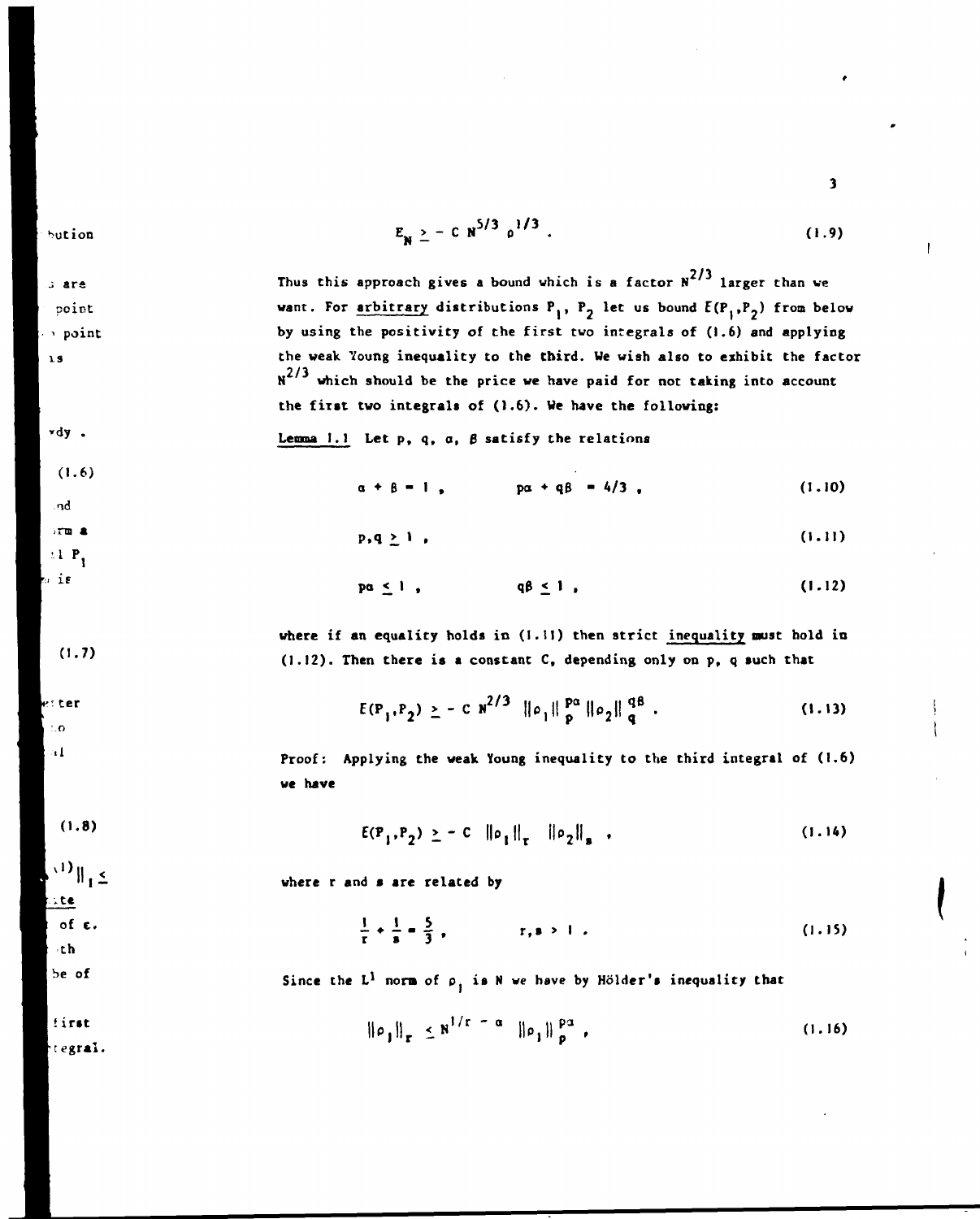**4** 

**where** 

$$
\alpha = (r-1)/(\mathbf{p-1})\mathbf{r}, \qquad \mathbf{p} \geq \mathbf{r}. \qquad (1.17)
$$

**Similarly we have** 

$$
\|\rho_2\|_{\mathbf{s}} \leq \mathbf{H}^{\dagger/\mathbf{s}} = \mathbf{B} \|\rho_2\|_{\mathbf{q}}^{\mathbf{q}\mathbf{B}}, \qquad (1.18)
$$

**with** 

$$
\beta = (s-1)/(q-1)s , \qquad q \geq s . \qquad (1.19)
$$

**Suppose now that p, q, a,** *B* **satisfy the conditions of the theorem. Then we may define r, s by (1.17) and (1.19). The condition (1.12)**  guarantees that  $p > r$ ,  $q \geq s$ . Assume for the moment that strict inequality **holds in (1.11). Hence r,s > 1 and from (1.10) it follows that (1.15) holds. Thus (1.13) follows from (1.14), (1.16) and (1.18). Q.E.D.** 

**In section 3 we show that if we take into account the two positive integrals in (1.6) then just as in the simple case already discussed we**  may drop the factor  $N^{2/3}$  in (1.13). Thus we have

**Theorem 1.2 With p, q, o, B satisfying the conditions of lemma 1.1 we can find a constant C depending only on p, q such that** 

$$
E(P_1, P_2) \geq - C \|\rho_1\|_{\frac{p}{2}}^{\frac{pq}{2}} \|\rho_2\|_{\frac{q}{2}}^{\frac{q\beta}{2}}.
$$
 (1.20)

**Two cases of theorem 1.2 are already known, and in these the constants**  C are much better than we obtain here. They are for  $p + q = 4/3$  with  $P_1$   $\bullet$   $P_2$  and for  $p \bullet 1$  which implies  $q \gt 3/2$ . In the former case the result **is known as the exchange energy inequality of Lieb and Oxford [7]. In the latter the result is due to Lieb and Thirring [8] and is proved by exploiting the no binding theorem of Thomas-Fermi theory.** 

Let H<sub>N</sub> be the N particle relativistic kinetic energy Hamiltonian

$$
R_N = \sum_{i=1}^{N} (-\Delta_i)^{1/2}, \qquad (1.21)
$$

**where A. denotes the Laplacian in the** *%•* **variable . Suppose the probability** 

dist

sect Theo

where

The: Hani the: of a

 $\circ$ f  $pa_i$ to. Lena pay  $are$ 

Let

 $2.73$ 

imp

 $Ler<sub>3</sub>$ an  $\rho$  (  $\epsilon$  )

 $\prod$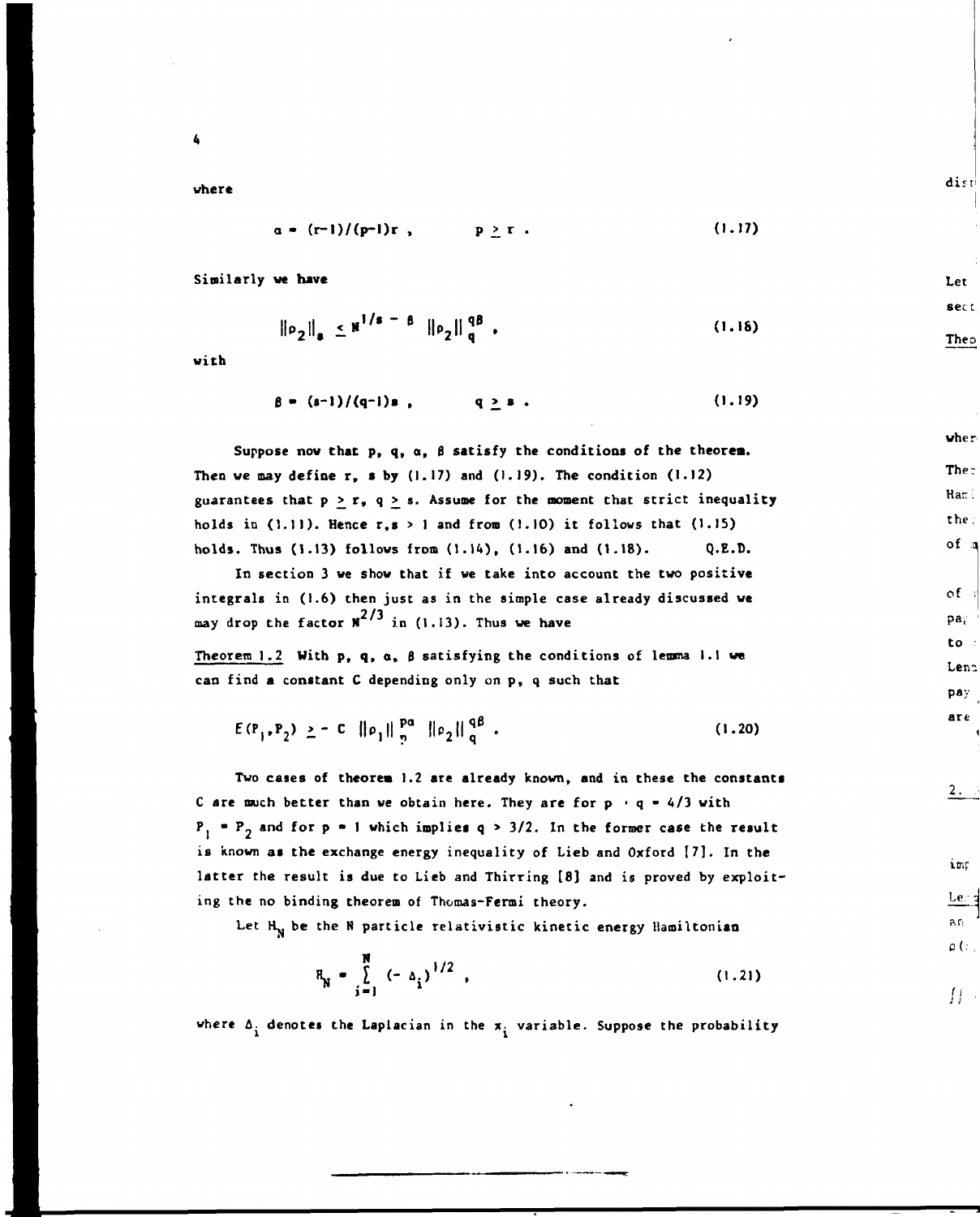distribution  $P_1$  is obtained from a Fermion wave function  $\psi$  so

$$
P_1(x_1, ..., x_N) = |\phi|^2(x_1, ..., x_N) . \qquad (1.22)
$$

Let  $\langle \psi, H_M \psi \rangle$  denote the expected value of  $H_M$  on  $\psi$ . Our final theorem in **section A is :** 

Theorem 1.3 There is a constant  $C$  independent of  $\psi$ ,  $N$  such that

$$
C \langle \psi, H_N \psi \rangle + E(P_1, P_2) \ge 0 \tag{1.23}
$$

where  $P_i$  is related to  $\psi$  by (1.22) and  $P_j$  is arbitrary.

Theorem 1.3 can be regarded as the stability theorem for a relativistic **Hamiltonian with Coulomb interaction. It cannot be proved by applying theorem 1.2 in the case of p • 1 as in the Lieb-Thirring proof of stabilit y of matter [8] .** 

**The techniques we employ here are taken from the proof by Federbush of stabilit y of matter [3] . In fact the key lemma 3.1 is taken from his paper [3] . As pointed out in [3] the advantage of the Federbush spproach**  to stability of matter is that it is more flexible than either the Dyson-**Lenard approach [2,5 ] or that of Lieb-Thirring [8]. However the price one**  pays for this flexibility is that the constants obtained in the theorems **are far from being optimal.** 

### **2. The Case of Fixed Density**

**We turn to the proof of (1.5). Our main lemma, which will also be of importance later is the following:** 

Lemma 2.1 Let  $k(x, y)$  be a positive definite kernel and  $P(x_1, \ldots, x_n)$  be an N particle probability distribution with one and two point functions **p(x), p(x,y). Then** 

 $\int \int k(x,y) \rho(x,y) dx dy \ge \int \int k(x,y) \rho(x) \rho(y) dx dy - \int k(x,x) \rho(x) dx$ . (2.1)

ity

ants

ssitt. .e  $-1t-$ 

 $\lambda$ 

 $\rightarrow$ 

 $-1$ ty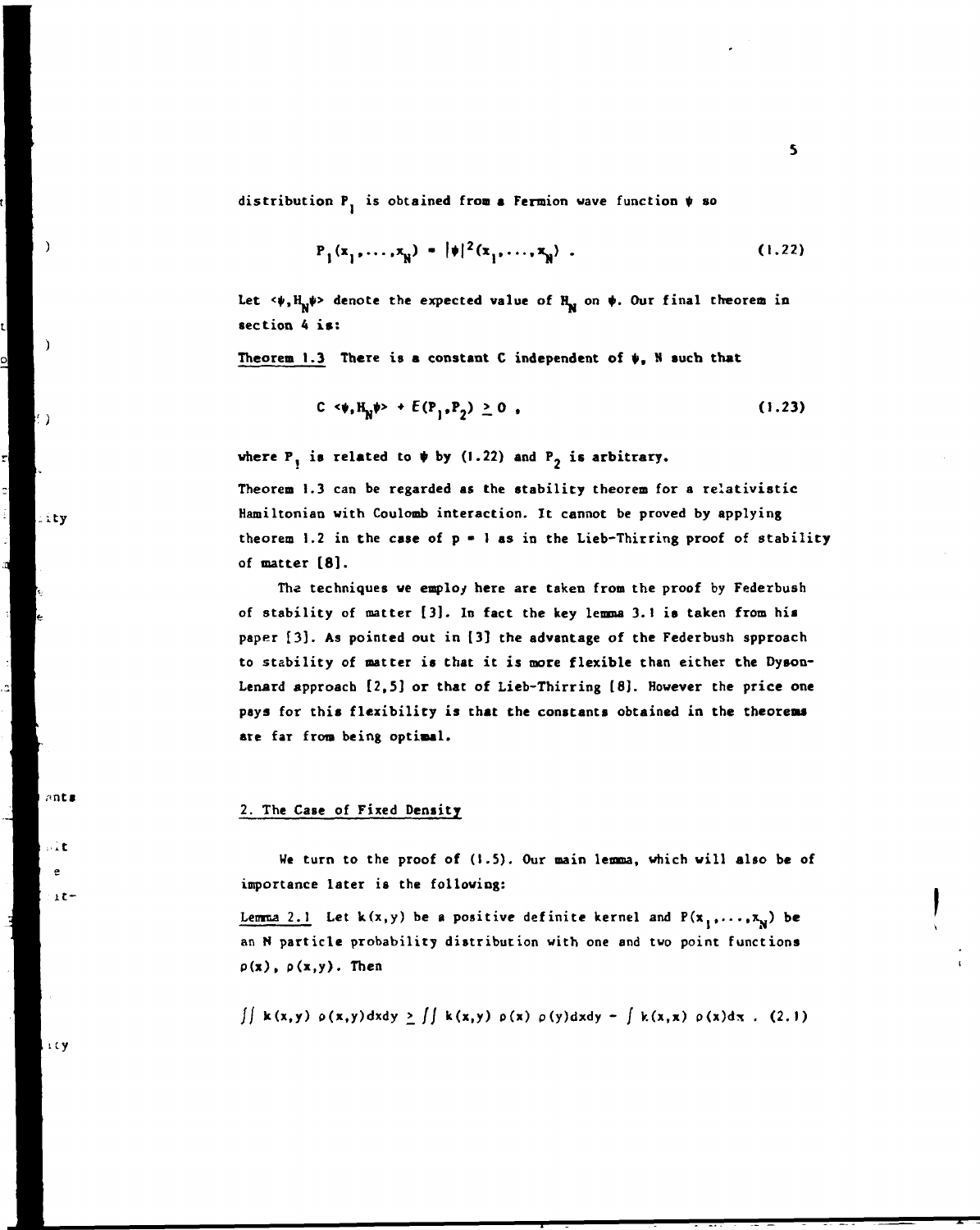**Proof:** Define numbers  $e_i$ ,  $1 \le i \le 2N$ , by

$$
e_i = 1
$$
,  $1 \le i \le N$ ;  $e_i = -1$ ,  $N + 1 \le i \le 2N$ . (2.2)

**Since k(x,y) is positive definite we have** 

$$
\sum_{i,j=1}^{2N} e_i e_j k(x_i, x_j) \ge 0 .
$$
 (2.3)

If we integrate (2.3) against the product  $P(x_1, ..., x_N)$   $P(x_{N+1}, ..., x_{2N})$ **we obtain the inequality (2.1). Q.E.D.** 

**Lemma 2.2 Let E(p) be defined by (1.4). Then we have** 

$$
\mathbf{E}(\mathbf{p}) \geq \frac{1}{2} \mathbf{p} \int \phi(\mathbf{x}) d\mathbf{x} - \frac{1}{2} \phi(0) , \qquad (2.4)
$$

**provided the function**  $\phi(x)$  **is positive definite and in**  $L^1 \cap L^2$ **.** 

**Proof:** We take  $k(x, y) = \phi(x-y)$  in lemma 2.1. Thus we have

$$
E(P) \geq \frac{1}{2} \int_{A} \int_{A} \phi(x-y) \rho(x) \rho(y) dx dy - \frac{1}{2} \mathbb{1} \phi(0) .
$$
 (2.5)

Let  $A_n$  be an h neighbourhood of  $\Lambda$ , so

$$
\Lambda_{\mathbf{h}} = \{ \mathbf{x} \colon \mathbf{d}(\mathbf{x}, \Lambda) \leq \mathbf{h} \} \tag{2.6}
$$

Then if  $x_{A_h}$  is the characteristic function of  $A_h$  we have by the positive **definiteness of A. the inequality** 

$$
\iint\limits_{A} \phi(x-y) \rho(x) \rho(y) dxdy \iint\int \phi(x-y) \chi_{A_{\underline{h}}}(x) \chi_{A_{\underline{h}}}(y) dxdy \iint
$$

 $\sum_{\lambda} [f] \phi(x-y) \chi_A(x) \rho(y) dx dy]^2$ . (2.7)  $\mathbf{r}$ 

Hence from (2.5) we have that

$$
E(P) \ge \frac{1}{2} [ \int \phi(x-y) \chi_{\Lambda_{h}}(x) \rho(y) dxdy]^{2} / [\int \phi(x-y) \chi_{\Lambda_{h}}(x) \chi_{\Lambda_{h}}(y) dxdy] - \frac{1}{2} W \phi(0) .
$$
 (2.8)

**6**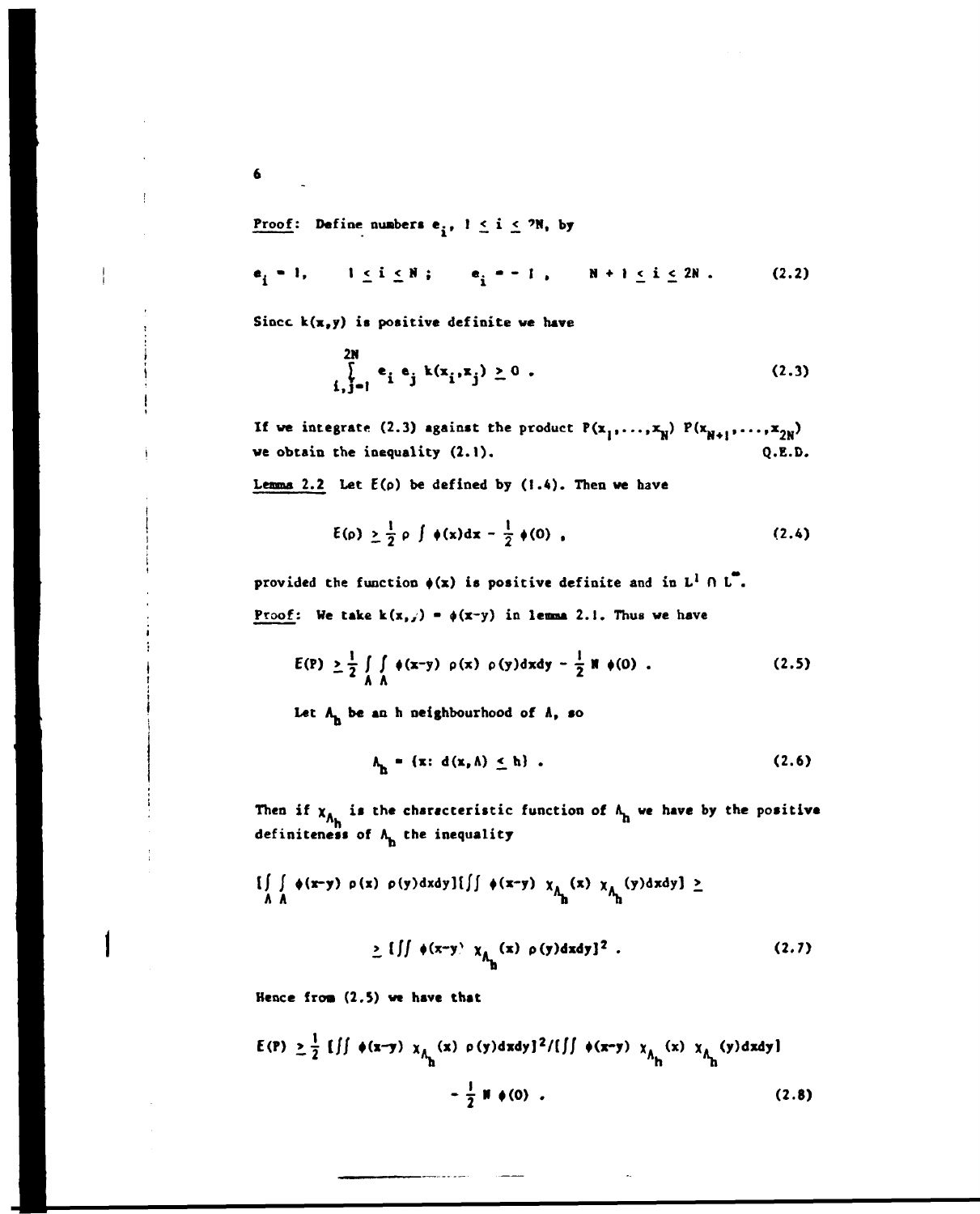Now for any  $\delta > 0$  we can choose h independent of  $N$ ,  $\Lambda$  such that for any **y G A** 

$$
(2.2)
$$

$$
\int_{\mathbb{R}^3} \phi(x) dx - \delta \leq \int_{\Lambda} \phi(x-y) dx \leq \int_{\mathbb{R}^3} \phi(x) dx + \delta .
$$
 (2.9)

By choosing  $\delta$  small enough in  $(2.9)$  we see from  $(2.8)$  that for any  $n \ge 0$ **(2.3) ye have** 

$$
E(\rho) \geq \frac{1}{2} \rho \int \phi(x) dx - \frac{1}{2} \phi(0) - \eta
$$
 (2.10)

$$
\overline{Q.E.D.}
$$

**(2.4)** 

Letting  $n \rightarrow 0$  proves the lemma.  $Q.E.D.$ 

Leuma  $2.3$  With  $E(\rho)$  as in  $(1.4)$  we have

$$
\lim_{\rho\to\infty}\sup\limits [E(\rho)-\frac{1}{2}\rho\int \phi(x)dx]\leq-\frac{1}{2}\phi(0).
$$
 (2.11)

**Proof:** Let  $\psi_1(x)$ , ...,  $\psi_N(x)$  be N orthonormal wave functions and form the **Hartree-Fock wave function** 

**(2.5)** 

**nositivs** 

$$
\psi(x_1, \dots, x_N) = \frac{1}{\sqrt{N!}} \det \psi_i(x_j) \tag{2.12}
$$

Then if we take  $P = |\psi|^2$  it is well known that the two point function  $(2.6)$   $\rho(x,y)$  is given by

> $p(x,y) = p(x) p(y) - |\int p(x, y)|^2$ . (2.13) **i-1 <sup>l</sup> \***

**Now given the cube A with N/Vol**  $A = \rho$  **we divide A into N equal subcubes** and define the  $\psi_i(x)$  as constant functions supported on the subcubes. In this situation  $p(x) = p$  and as  $p \rightarrow \infty$  the  $\psi_i(x)$  are supported on increasingly smaller cubes. Thus, using the fact that  $\phi(x)$  is continuous at  $x = 0$ **(2.7)<sup>w</sup> <sup>e</sup> obtain the result (2.11). Q.E.D.** 

> The previous three lemmes prove (1.5). The use of the Schwarz inequality in (2.7) is taken from Lewis et al. [6]. Next we state a lemma **which appears trivisl but is yet important.**

**dyl** 

**(2.8)**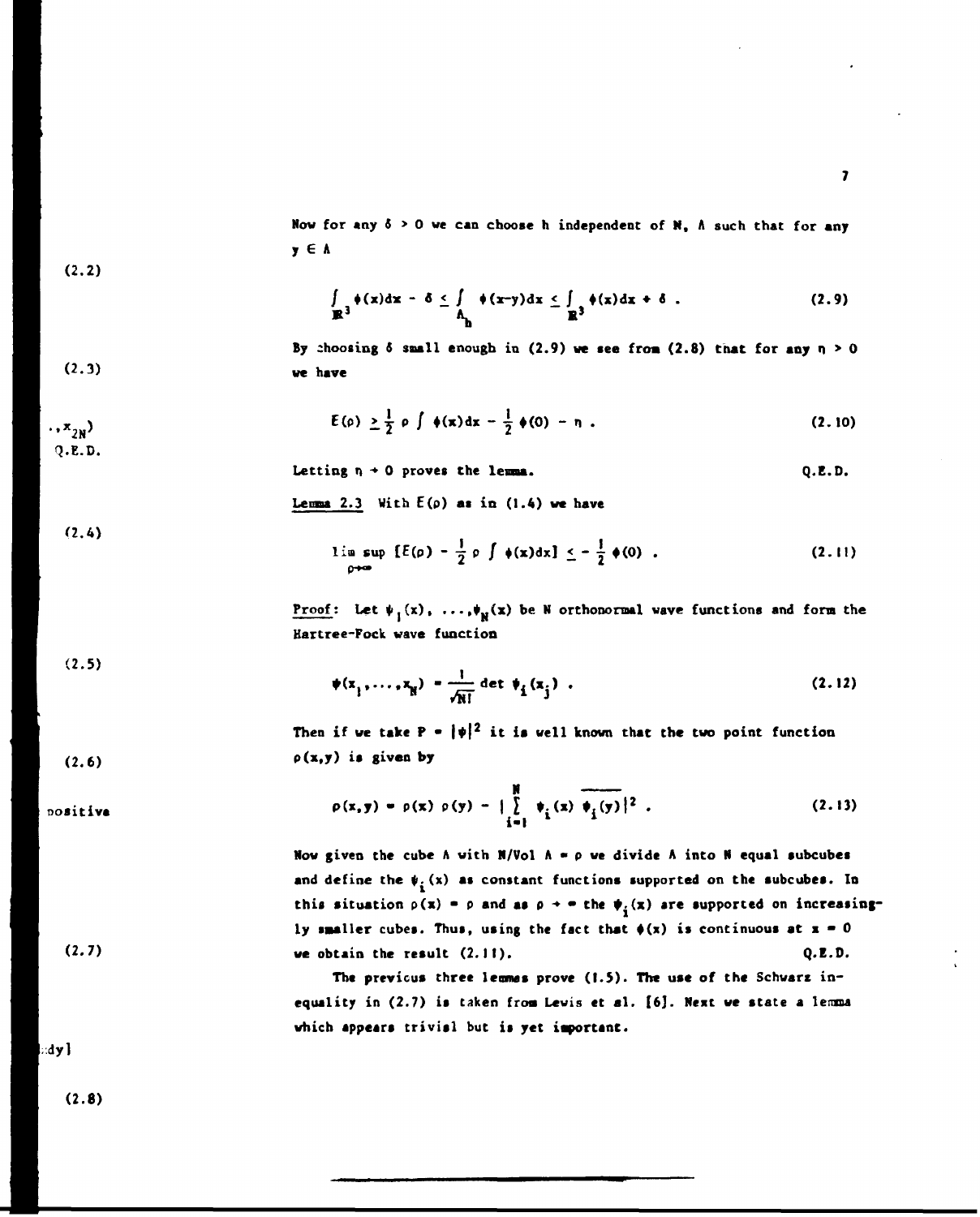Lemma 2.4 Suppose the potential  $\phi(x)$  is pointwise positive. Then we have  $E(\rho) \geq 0$ .

 $\mathbf{C}$  :

 $\Gamma$  t

 $\mathfrak{m} z$ 

 $\stackrel{?}{=}$ 

 $\mathcal{L}^{(1)}$  $\hat{\mathbf{c}}$  .

 $1<sub>e</sub>$ en  $\mathbf{c}$  .

 $Le$ </u>  $f$  :  $\mathbf{a}$ 

 $\mathbf{1}$ 

 $\frac{P}{1}$ ł.

Hc

**Observe that lemma 2.2 applies for potentials which are positive definite while lease 2.4 applies for potentials which are pointwise positive. To prove (1.7) we use both of these lemmas by writing the**  Coulomb potential as a sum (1.8) of a positive potential and a positive **definite potential. There are many ways of doing this. We choose the following:** 

$$
1/4\pi|x| = \int_{0}^{1} \frac{1}{(4\pi t)^{3/2}} \exp \left[ -\frac{|x|^2}{4t} \right] dt
$$
 (2.14)

**and so we have** 

$$
1/|x| = \phi_{\lambda}^{(1)}(x) + \phi_{\lambda}^{(\infty)}(x) , \qquad (2.15)
$$

**where** 

$$
\phi_{\lambda}^{(1)}(\mathbf{x}) = 4\pi \int_{0}^{\lambda} \frac{1}{(4\pi t)^{3/2}} \exp\left[-\frac{|\mathbf{x}|^2}{4t}\right] dt,
$$
 (2.16)

$$
\phi_{\lambda}^{(\infty)}(x) = 4\pi \int_{\lambda}^{0} \frac{1}{(4\pi t)^{3/2}} \exp \left[ -\frac{|x|^2}{4t} \right] dt . \qquad (2.17)
$$

**Evidently we have** 

$$
E(\rho) \ge E_{\lambda}^{(1)}(\rho) + E_{\lambda}^{(\omega)}(\rho) , \qquad (2.18)
$$

**where Ej (p) is the ground state energy per particle corresponding to**   $\phi_1$ <sup>+</sup> and similarly  $E_1^{\vee}$  (p) corresponds to  $\phi_1^{\vee}$ . From lemma 2.4 we have

$$
E_{\lambda}^{(1)}(\rho) \geq -2\pi\rho\lambda \tag{2.19}
$$

**since we must take into account the attraction from the background charge. From lemma 2.2 we have** 

$$
E_{\lambda}^{(m)}(\rho) \geq -1/(4\pi\lambda)^{1/2} \tag{2.20}
$$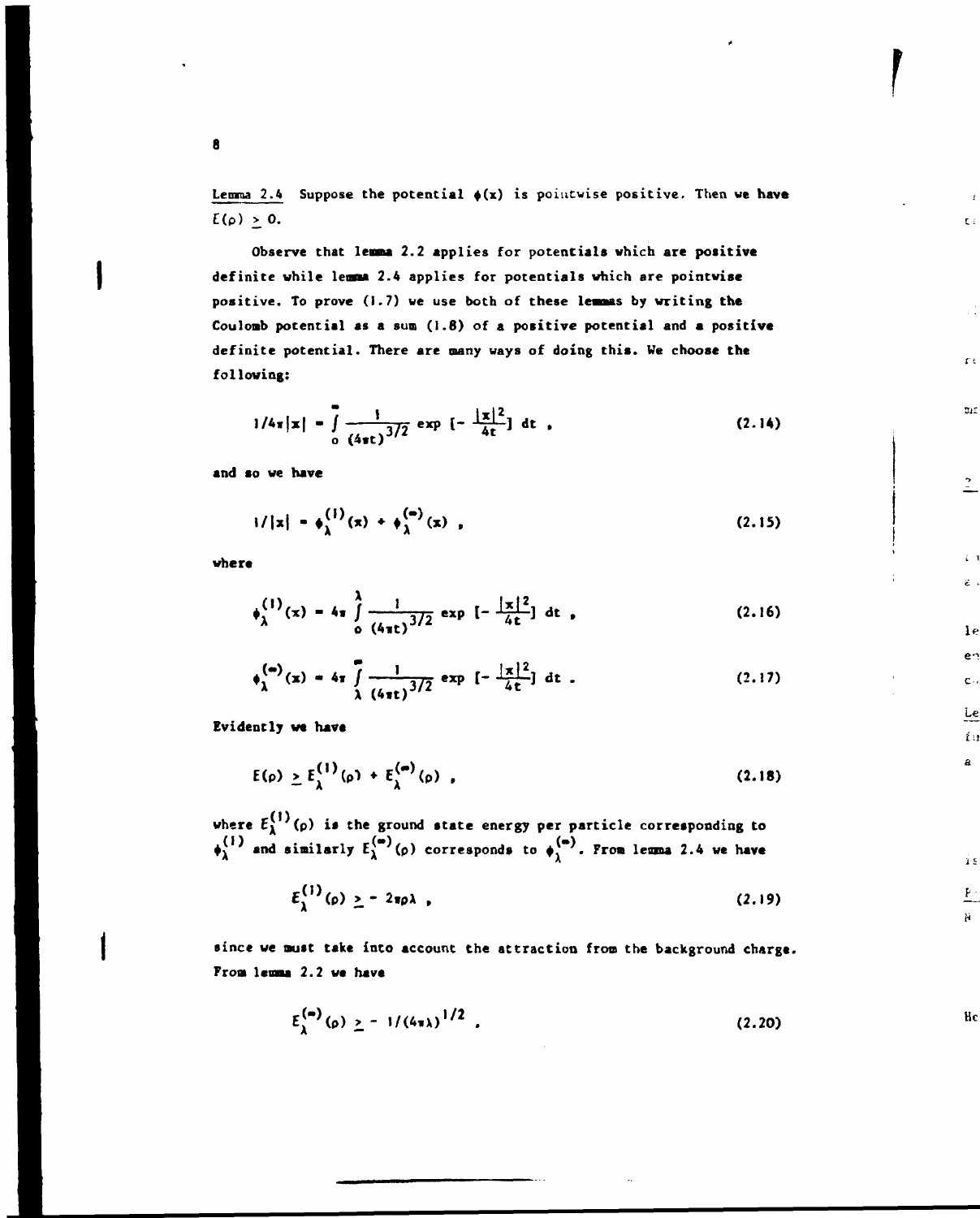**In (2.20) the infinite integral in (2.4) is subtracted off by means of the background charge. Thus we have** 

$$
E(\rho) \geq -2\pi\rho\lambda - 1/(4\pi\lambda)^{1/2} \tag{2.21}
$$

If we optimize  $(2.21)$  with respect to  $\lambda$  for  $\lambda > 0$  we obtain  $(1.7)$ .

**It is easy to see from the above procedure how to generalize the result (1.7) to other singular potentials. Although the method employed in [9] to obtain (1.7) also uses the splitting (1.8) this fact is not mentioned as the important principle involved.** 

## **3. The Coulomb Gas with Variable Density**

**Here we turn to the proof of theorem 1.2. The method is just like**  the proof of  $(1.7)$  except that we need to vary the parameter  $\lambda$  in  $(2.21)$ **as**  $\rho$  varies since  $\lambda$  is proportional to  $\rho^{-2/3}$ .

**There are two important localization lemmas involved. The first is lemma 2.1 and this lemma is already required in the proof of the exchange energy inequality [7]. The second localization lemma is needed in the**  case when  $P_1 \neq P_2$  and is taken from Federbush [3].

**Lemma 3.1** Let  $\chi_i(x)$ ,  $i \in L$ , denote the translates of an arbitrary  $C^{\bullet}$ function with compact support over the lattice  $L$  in  $\mathbb{R}^3$ . Then there is **a constant C > 0 such that the kernel** 

$$
e^{-\left|x-y\right|} - C \sum_{i \in L} x_i(x) x_i(y) \tag{3.1}
$$

**is positive definite.** 

**Proof:** The Fourier transform of  $e^{-|x|}$  is a constant times  $(1+k^2)^{-2}$ . **Now we have** 

$$
\iint f(x) e^{-|x-y|} \overline{f(y)} dxdy = \int |\hat{f}(k)|^2 (1+k^2)^{-2} dk
$$
 (3.2)

**Hence we need to prove that** 

have

: ve

 $14$ 

**5)** 

 $6)$ 

 $, 33$ 

 $.8)$ 

 $, .9)$ 

orge.

 $|20\rangle$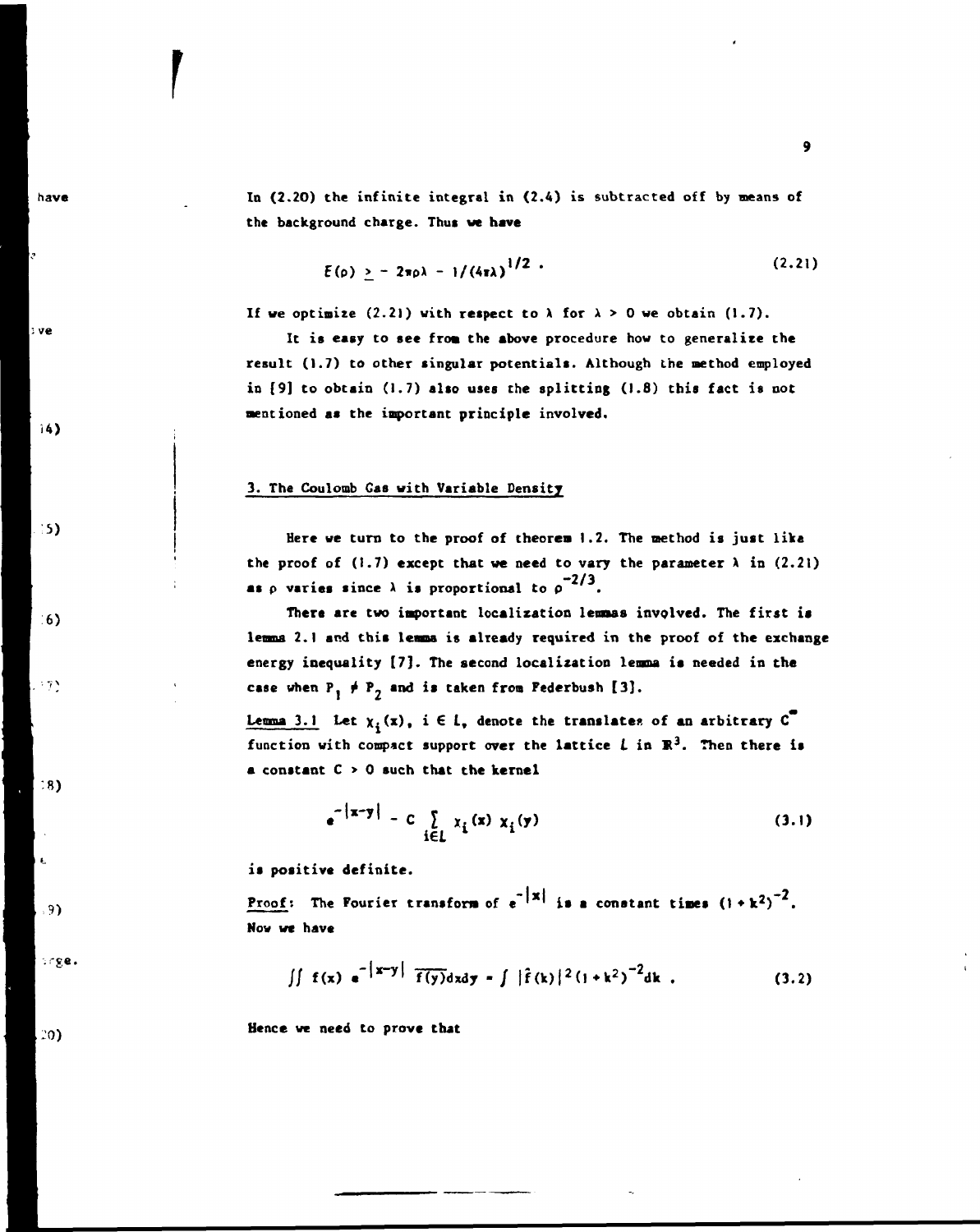$$
\int |\hat{f}(k)|^2 (1+k^2)^{-2} dk \geq C \int_{\hat{i}} |\langle \hat{f}, \hat{\chi}_{\hat{i}} \rangle|^2 = C \int_{\hat{i}} |\langle \frac{\hat{f}}{1+k^2}, (1+k^2) \hat{\chi}_{\hat{i}} \rangle|^2. \qquad (3.3)
$$

**Thus it is sufficient to shcv that for an arbitrary function g(x) ve have** 

$$
\int |g(x)|^2 dx \geq C \int_{\tilde{I}} ||^2.
$$
 (3.4)

The inequality (3.4) however follows from the fact that the  $x_i$  are trans**lates of a function with conpact support. Q.E.D.** 

**Mow let f(x) be** *z* **nonnegative function to be chosen later and put** 

$$
k_{m}(x,y) = \int_{0}^{\infty} \chi[f(x) - x] \chi[f(y) - u] e^{-u [x-y]} du,
$$
 (3.5)

where  $\chi(t)$  is the Heaviside function  $\chi(t) = 1$  if  $t > 0$ ,  $\chi(t) = 0$  if  $t \le 0$ . Observe that  $k_{\alpha}$  is analogous to  $\phi^{(\alpha)}$  in (2.17) except that instead of **(2.14) we are using the representation** 

$$
1/|x| = \int_{0}^{\infty} e^{-u|x|} du
$$
 (3.6)

Let  $k_i(x,y)$  be given by

$$
k_1(x,y) = |x-y|^{-1} - k_{\omega}(x,y) , \qquad (3.7)
$$

so  $k_1$  like  $\phi^{(1)}$  in (2.14) is pointwise positive while  $k_a$  like  $\phi^{(m)}$  is positive definite. We apply lemma 2.1 to obtain

$$
E(P_1, P_2) \ge \frac{1}{2} \iint k_m(x, y) \rho_1(x) \rho_1(y) dxdy - \iint \rho_1(x) \rho_2(y) [k_m(x, y) + k_1(x, y)] dxdy
$$
  
+  $\frac{1}{2} \iint k_m(x, y) \rho_2(x) \rho_2(y) dxdy - \frac{1}{2} \int k_m(x, x) \rho_1(x) dx - \frac{1}{2} \int k_m(x, x) \rho_2(x) dx =$   
=  $\frac{1}{2} \iint k_m(x, y) [\rho_1(x) - \rho_2(x)] [\rho_1(y) - \rho_2(y)] dxdy - \iint \rho_1(x) \rho_2(y) k_1(x, y) dxdy$   
-  $\frac{1}{2} \int f(x) [\rho_1(x) + \rho_2(x)] dx$ . (3.8)

**Hence if we use lensna 3.1 we have**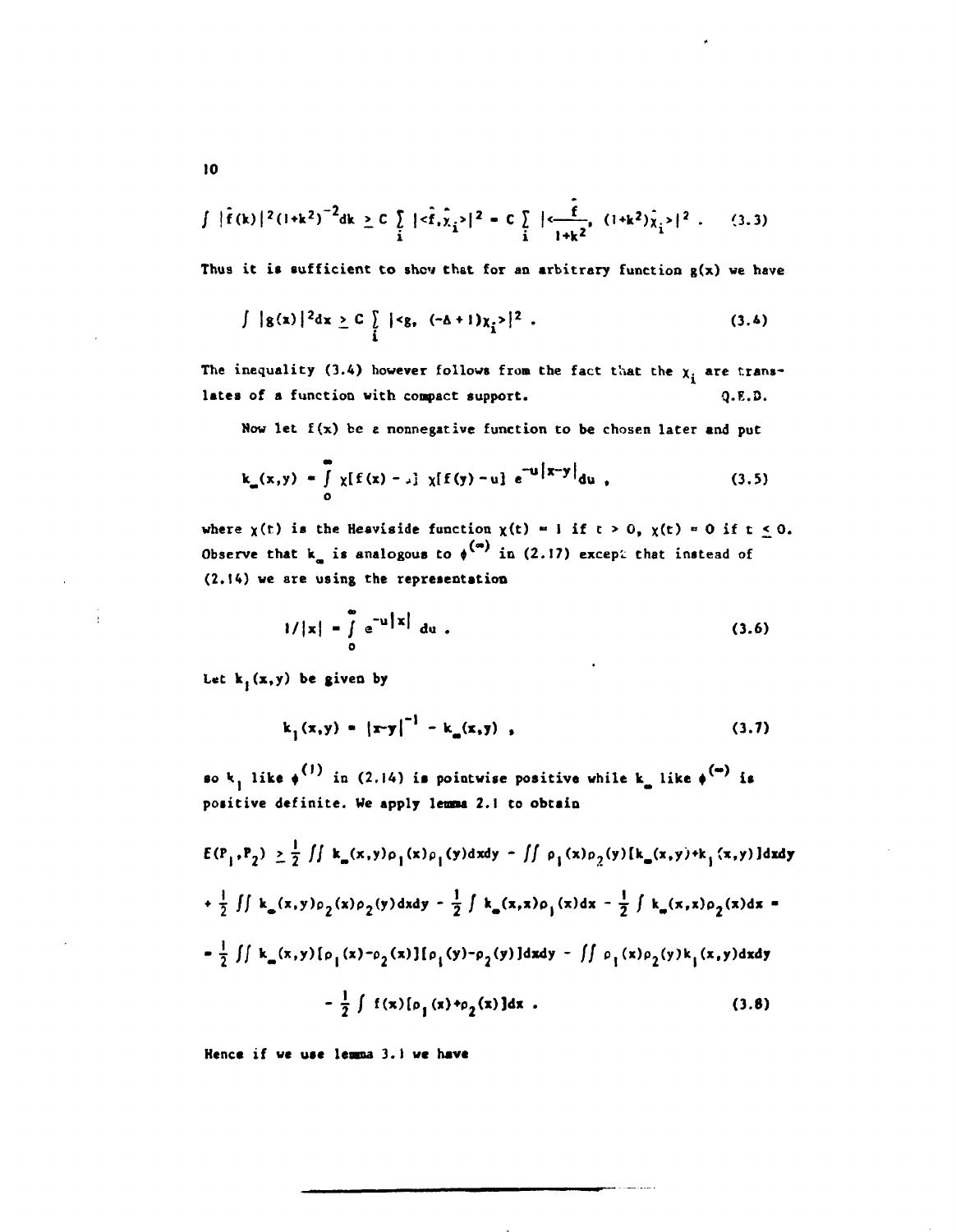**II** 

$$
E(P_1, P_2) \ge I_1 - I_2 - I_3 \tag{3.9}
$$

*e* **heve** 

(3.4) 
$$
I_{1} = \frac{1}{2} C \iint_{0}^{2} du \chi[f(x) - u] \chi[f(y) - u]
$$
  
Trans- 
$$
\sum_{i \in L} \chi_{i}(ux) \chi_{i}(uy) du[\rho_{1}(x) - \rho_{2}(x)] [\rho_{1}(y) - \rho_{2}(y)] dxdy
$$
 (3.10)

**where** 

$$
I_2 = \iint \frac{c_1(x)c_2(y)}{|x-y|} [e^{-f(x)}|x-y| + e^{-f(y)}|x-y|] dxdy,
$$
 (3.11)

$$
\left( 2.5\right)
$$

**i c <\_0. of** 

**.K.D.** 

**put** 

 $I_3 - \int f(x)[p_1(x)+p_2(x)]dx$ . (3.12)

**We define the function f(x). First we assune H is large so that theorem 1.2 is not just a corollary of leoma I.I. We put** 

$$
\rho(x) = \rho_1(x) + \rho_2(x), \qquad (3.13)
$$

**3.6)** 

**3.7)** 

18

and define  $f(x)$  as the largest number  $\lambda$  such that

$$
\int_{|x-y| < 1/\lambda} \rho(y) dy \ge 2\aleph_0 \tag{3.14}
$$

where  $N_{0}$  is a number to be fixed for all large  $N$  later. Thus  $f(x)$  is an **o average value of the one third power of the density at x.** 

**We consider the sets** 

**y)]dxdy** 

 $E_n = \{x: 2^{n-1} \cdot f(x) \leq 2^n\}$ ,  $n = 0, \pm 1, \ldots$ **n ~ (3.15)** 

**)dx -**

**,dxdy** 

**J.8)** 

For each  $x \in E_n$  let  $B_x$  be the ball with center x and radius 2  $\cdots$ , Then **it is evident that** 

$$
\int_{B_{\mathbf{X}}} \rho(\mathbf{y}) d\mathbf{y} \leq 2\mathbb{N}_{0} \tag{3.16}
$$

$$
2^{n-2} \le f(y) \le 2^{n+1}
$$
,  $y \in B_x$ . (3.17)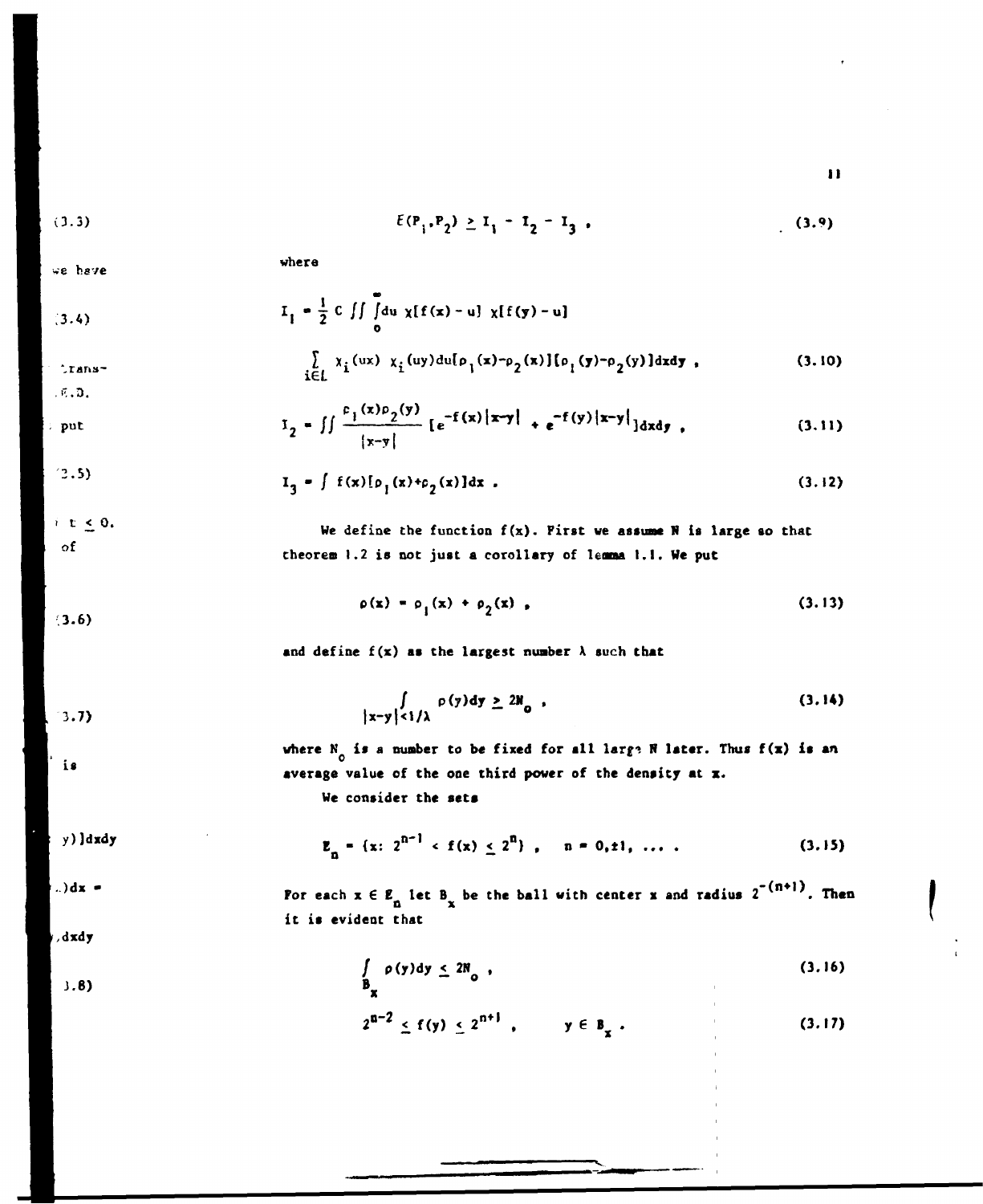The balls  $B_x$  cover the neighbourhood of  $E_y$  with radius 2 ° so we may **choose a subcover which have fi: ::e intersect ion number smaller than soae**  universal constant. Let us denote the subcover by  $B_{n,i}$ ,  $i \leq i \leq \kappa(n)$ . We **n,i say that a ball**  $B = B_{n,i}$  **belongs to the set S if** 

$$
\int_{B} \rho(y) dy \ge 2N_0/C_0 \tag{3.18}
$$

**where C is** *A* **universal constant to be given in the following lemma.** 

**Lemma 3.2 There is a universal constant C and a constant r such that** 

$$
I_{3} \leq \kappa \sum_{B \in S} \int f(y) \rho \left(\gamma\right) dy \tag{3.19}
$$

**Proof; Evidently we have** 

$$
I_{3} \leq \sum_{n=-\infty}^{\infty} \sum_{i=1}^{\kappa(n)} 2^{n+1} \int_{B_{n,i}} \rho(y) dy
$$
 (3.20)

For the ball  $B_{n,i}$  let  $B_{n,i}$  be the ball concentric with  $B_{n,i}$  but with **radius 1/2 . Then fro» (3.14) we have** 

$$
\int_{\mathbf{B}_{n,i}^*} \rho(\mathbf{y}) d\mathbf{y} \ge 2\mathbf{N}_0 \tag{3.21}
$$

**n**, **Observe that** 

$$
f(y) \ge 2^{n-2}
$$
,  $y \in B_{n, i}^*$ . (3.22)

Since the sets  $B_{n,i}$  have finite intersection number,  $1 \leq i \leq \kappa(n)$ , so also do the sets  $B^*_{n, i}$ ,  $i \leq i \leq \kappa(n)$ . Let the intersection number of the **# <sup>n</sup>>\*<sup>Y</sup> \_ r - B . be smaller than 2 , where** *y* **is SOBMS universal constant,** *y >* **i-n<sup>1</sup> 1 -—**  Then we may choose a universal constant C<sub>o</sub> such that one of two possibilities holds: Either there is a set  $B_{n-1,j}$ ,  $B_{n,j}$ , ...,  $B_{n+\gamma,j}$  in 3 which inter-**#**  $\mathbf{R}^{\bullet}$ , i or the integral of  $p(y)$  over the set

$$
B_{n,i}^{\bullet} \cap U \qquad U \qquad B_{m,j} \qquad (3.23)
$$

 $\mathbf{w}$ her

 ${\rm dec}$ 

 $\rm{Tr}_{\rm{B}}$ 

 $Le$  $\mathcal{L}(\mathcal{S})$  .

 $I_{2}$ 

 $\frac{Pr}{}$ 

Ħ

 $5t$ Ϊö ov.

S. ne.  $\mathbf{in}$ 

 $\kappa$  (r<br> $\sum_{i=1}^{k}$ 

 $is$ .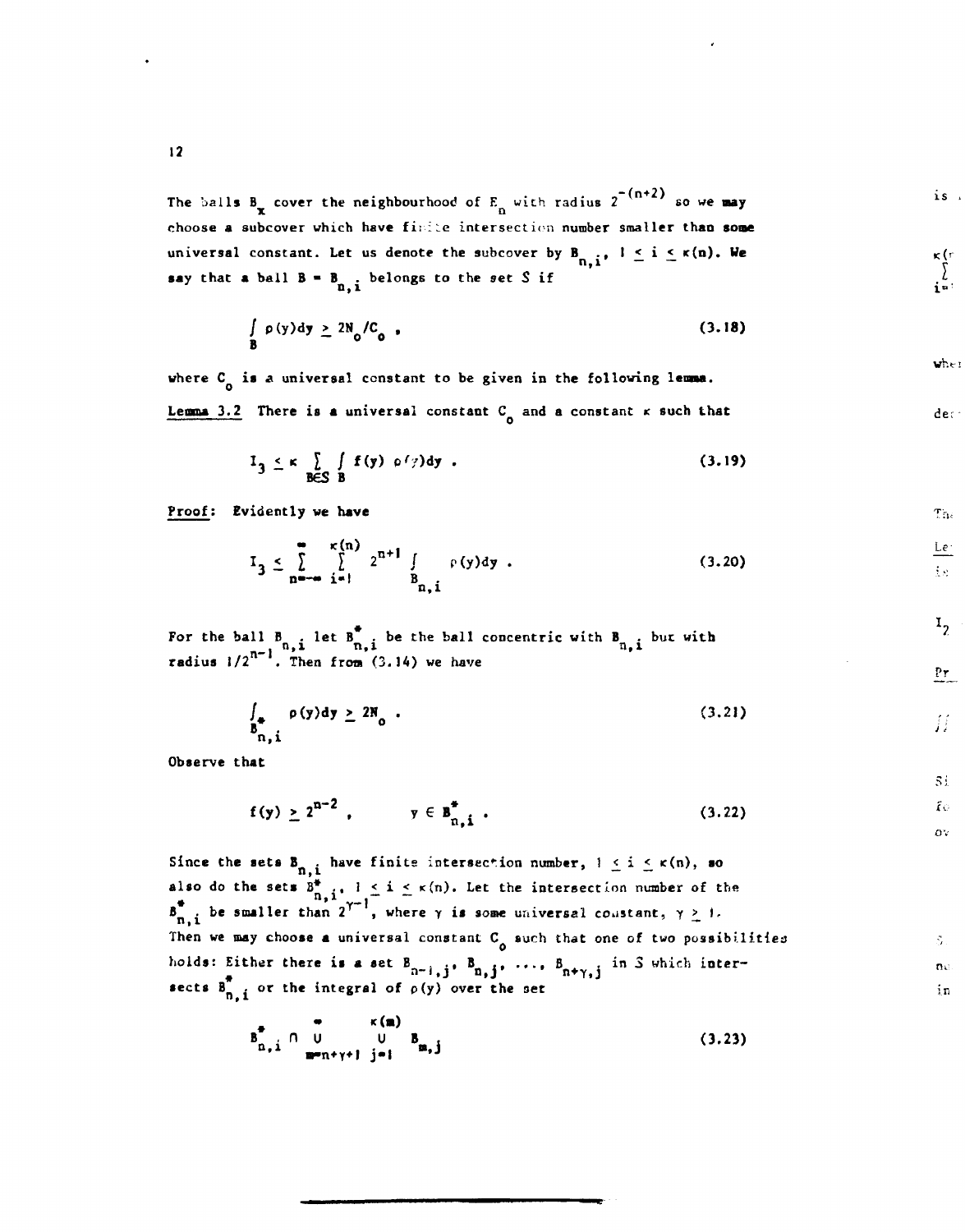**is larger than the integral of p(y) over B ft** *1***1** 

**siay** some We

 $.8)$ 

9)

10)

 $\left(1\right)$ 

2)

*Sittles* 

ورج

23)

$$
\sum_{i=1}^{k(n)} \int_{B_{n,i}} \rho(y) dy \le A \sum_{m=n-1}^{n+\gamma} \sum_{B_{m,j}\in S} \int_{B_{m,j}} \rho(y) dy + 2^{\gamma-1} \sum_{m=n+\gamma+1}^{k(n)} \sum_{j=1}^{k(m)} \int_{B_{m,j}} \rho(y) dy,
$$
\n(3.24)

**where A is a universal constant depending on y.** 

Now if we multiply  $(3.24)$  by  $2^{n+1}$  and sum with respect to n we have **denoting by I the right side of (3.20) - the inequality** 

$$
I \le 16A(\gamma+1) \sum_{B \in S} \int f(y) \rho(y) dy + \frac{1}{2} I . \qquad (3.25)
$$

**The result follows from (3.25). Q.E.D.** 

**Lemma 3.3 Let p, q, a, 8 satisfy the conditions of leona 1.1. Then there**  is a constant  $C(N_0)$  depending on  $N_0$  and a universal constant  $\kappa$  such that

$$
I_2 \leq C(N_0) \quad ||\rho_1|| \frac{pa}{p} \quad ||\rho_2|| \frac{q\beta}{q} + \kappa \quad \sum_{B \in S} \int_{B} f(y) \quad \rho(y) dy \quad . \tag{3.26}
$$

Proof: We write the integral

$$
\iint \frac{\rho_1(x)\rho_2(x)}{|x-y|} e^{-f(x)|x-y|} dxdy = \iint_{|x-y| < 1/8f(x)} + \iint_{|x-y| \ge 1/8f(x)}.
$$
 (3.27)

**|x-y| jx-y|<l/8f(x) |x-y|>\_l/8f(x) Since the sets** *A .* **cover a neighbourhood of E with raditis 2 and**  for  $x \in E_n$  we have  $f(x) \neq 1$  it follows that the integral in (3.27)  $over \ |x-y| < 1/8f(x)$  is bounded by

$$
\sum_{n=-\infty}^{\infty} \frac{x(n)}{i^2} \int_{B_{n,i}} \int_{B_{n,i}} \frac{\rho_1(x)\rho_2(y)}{|x-y|} dxdy
$$
 (3.28)

Since the sets  $B_{n,i}$ ,  $-\circ \le n \le \infty$ ,  $1 \le i \le \kappa(n)$ , have finite intersection **number we can apply the Young inequality to each tero in (3.28) just as in lessna 1.1, using the fact that** 

$$
\int_{\mathbf{B}_{n,i}} \rho(\mathbf{y}) d\mathbf{y} \le 2\mathbf{N}_0 \tag{3.29}
$$

**13**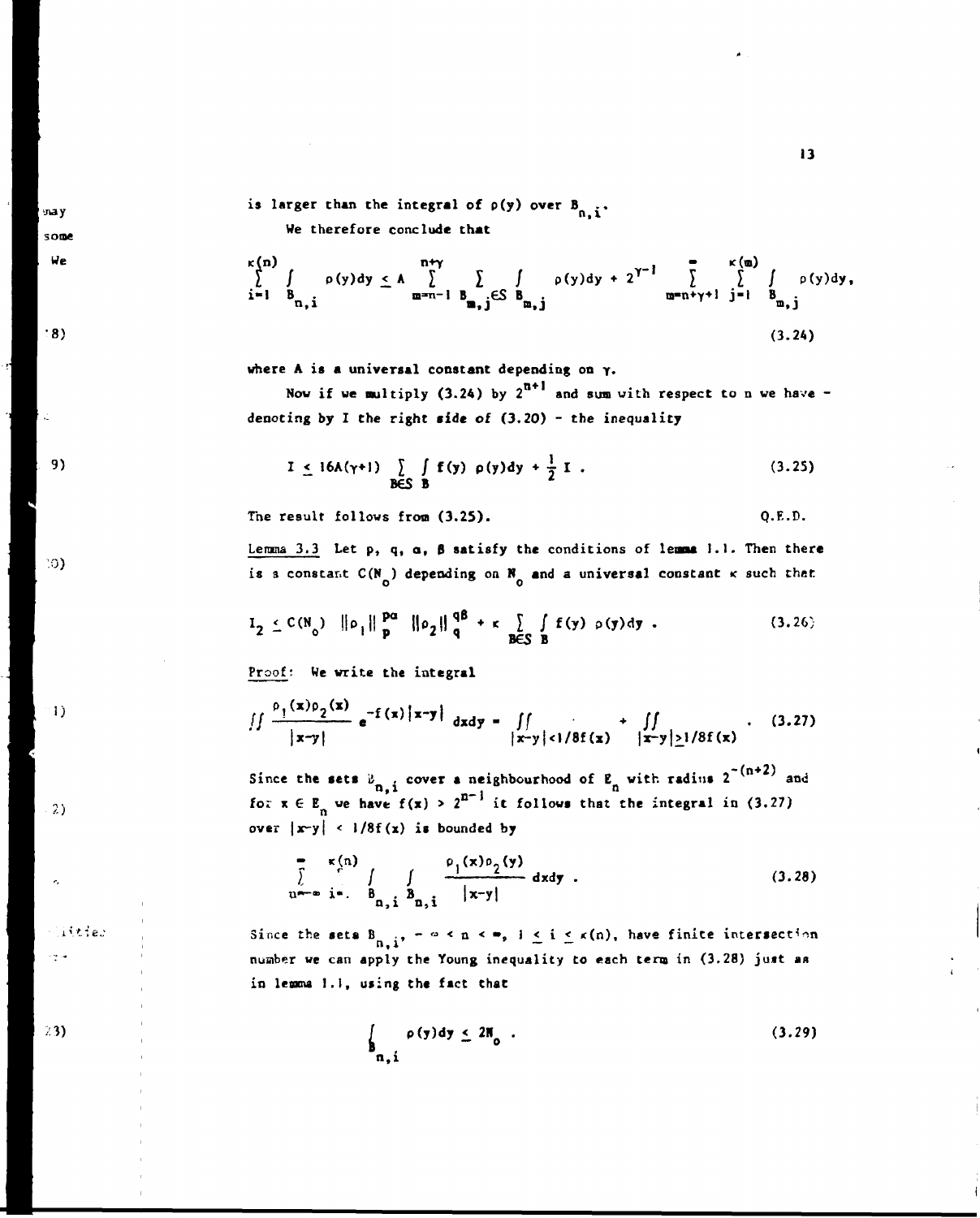Then a further application of the Hölder inequality with exponents i/a<sub>0</sub> **1/p yields the first terst in the right side of (3.26) ss a bound on (3,28)** 

To deal with the second integral in (3.27) we define for integers  $x = 1, 2, ...,$ 

$$
\mathbf{a}_{\mathbf{r}} = \int f(\mathbf{x}) \rho_{\mathbf{i}}(\mathbf{x}) \int_{|\mathbf{x}-\mathbf{y}| \leq r/f(\mathbf{x})} \rho_{2}(\mathbf{y}) d\mathbf{y} . \qquad (3.30)
$$

Evidently the second integral is bounded by

$$
7a_1 + \sum_{r=1}^{\infty} a_r e^{-r+1} . \tag{3.31}
$$

Let  $U_{n,i}(r)$ ,  $i \leq i \leq \kappa(n)$ , be the ball concentric with  $B_{n,j}$  but with  $\frac{1}{1}$   $\frac{1}{2}$  Then in view of  $(3, 15)$  we have that **radius (r+O/2 . Thea, in view of (3.15), we have that** 

$$
a_{\mathbf{r}} \leq \sum_{n=-\infty}^{\infty} 2^{n+1} \sum_{i=1}^{\kappa(n)} \int_{B_{n,i}} \rho_{i}(x) dx \int_{B_{n,i}} \rho_{2}(y) dy . \qquad (3.32)
$$

Next, observe that the sets  $U_{n,i}(r)$ ,  $1 \le i \le \kappa(n)$ , have finite intersection n, .<br>. . **number smaller than a universal constant times r3 and that U . can** *or\\r*  intersect E<sub>j</sub> for j which satisfy

$$
2^{\mathbf{j}} \geq 2^{n-1} / (r+2) \tag{3.33}
$$

**2 d**  $\mathbf{r}$  **1.33 d**  $\mathbf{r}$  **1.33** 

 $\pm$ 

$$
S_{n, i, k} = \{j : B_{k, j} \cap U_{n, i} \neq \emptyset\},
$$
 (3.34)

and R be the smallest integer such that

$$
2^{R-1} \ge r+2 \tag{3.35}
$$

**Then it follows fron (3.33) and (3.17) that if** 

 $k < n - R - 1$  (3.36)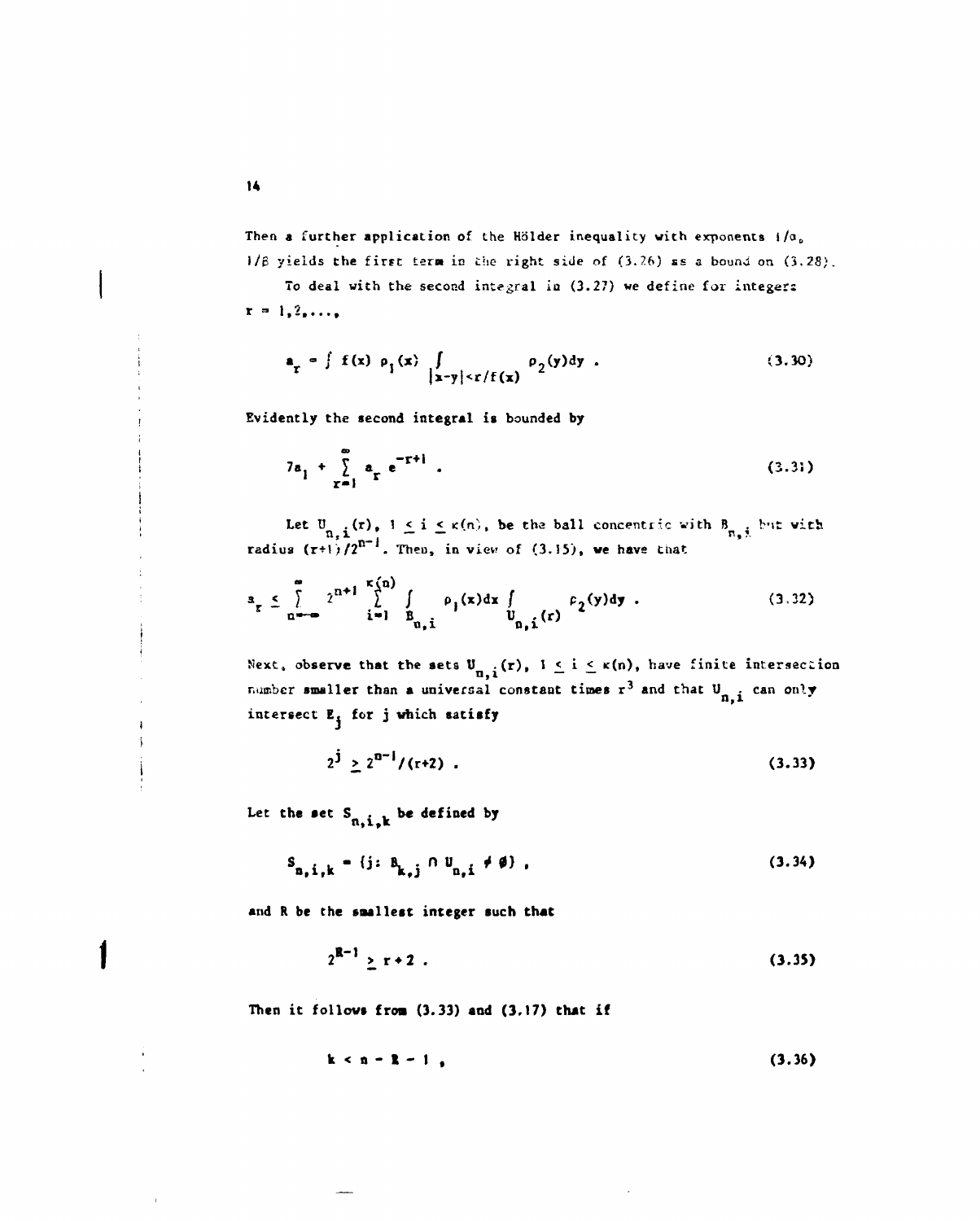*i*  $e^{i\omega}$ , then  $\int_{n,i,k}$  is empty. Furthermore, by the finite intersection property of .28). the sets  $v_{n,i}^{\dagger}(r)$ ,  $1 \leq i \leq \kappa(n)$ , it follows that any integer j.  $1 \leq j \leq \kappa(k)$  $in (3.28)$ .  $c_2$ ers **constant at most** *a* universal constant times  $r^3$  in the disjoint union

$$
\begin{array}{c}\n\kappa(n) \\
0 \quad S_{n,i,k}\n\end{array} \n\tag{3.37}
$$

**Fron (3.36) we have that** 

$$
\int_{\mathbf{U}_{\mathbf{n},\mathbf{i}}(r)} \rho_2(y) dy \leq \sum_{\mathbf{k}=\mathbf{n}-\mathbf{R}-1} \sum_{\mathbf{j} \in \mathbf{S}_{\mathbf{n},\mathbf{i},\mathbf{k}}} \int_{\mathbf{B}_{k},\mathbf{j}} \rho_2(y) dy \tag{3.38}
$$

Hence for any integer **a** we have

$$
z_{r} \leq \sum_{i=-\infty}^{\infty} \sum_{i=1}^{n} 2^{n+1} \sum_{i=1}^{\kappa(n)} \int_{\substack{i=1 \ \kappa_1, i}} \rho_i(x) dy \int_{j \in S_{n,i,n+1}} \int_{0}^{\infty} \rho_2(y) dy
$$
  
3.32)  

$$
+ \sum_{n=-\infty}^{\infty} \sum_{i=1}^{\kappa(n)} 2^{n+2} N_0 \sum_{k=m_0+1}^{\infty} \int_{j \in S_{n,i,k}} \rho_1(y) dy
$$
 (3.39)

orsaction

$$
\omega=0.0, \xi, \psi
$$

**3.34)** 

**3.36)** 

**3.?0;** 

**iS)** 

**where** in **the second sum we have used (3.29). From (3.37) we see that the**  second sum in (3.39) is bounded by

3.33) 
$$
c \t r^{3} N_{0} 2^{-m_{0}} \sum_{k=-\infty}^{\infty} \sum_{j=1}^{k(k)} 2^{k+1} \int_{B_{k,j}} \rho(y) dy
$$
 (3.40)

where c is a universal constant. Now from lemma 3.2 we have that (3.40) **is bounded by** 

**-a**   $r \ c \ r^3 \ N \ 2 \ 2 \ \ \, \bigg\{ \int f(y) \ \rho(y) dy \ . \tag{3.41}$ **<sup>0</sup> B€S B** 

**3.35) Next we show that** 

$$
\sum_{n=-\infty}^{\infty} 2^{n} \sum_{i=1}^{\infty} \int_{B_{n,i}} \rho_1(x) dx \int_{j \in S_{n,i,n+t}} \int_{B_{n+1,j}} \rho_2(y) dy
$$
  

$$
\leq C(N_0) r^3 2^{3(1-q\beta)t} ||\rho_1||_{p}^{pq} ||\rho_2||_{q}^{q\beta},
$$
 (3.42)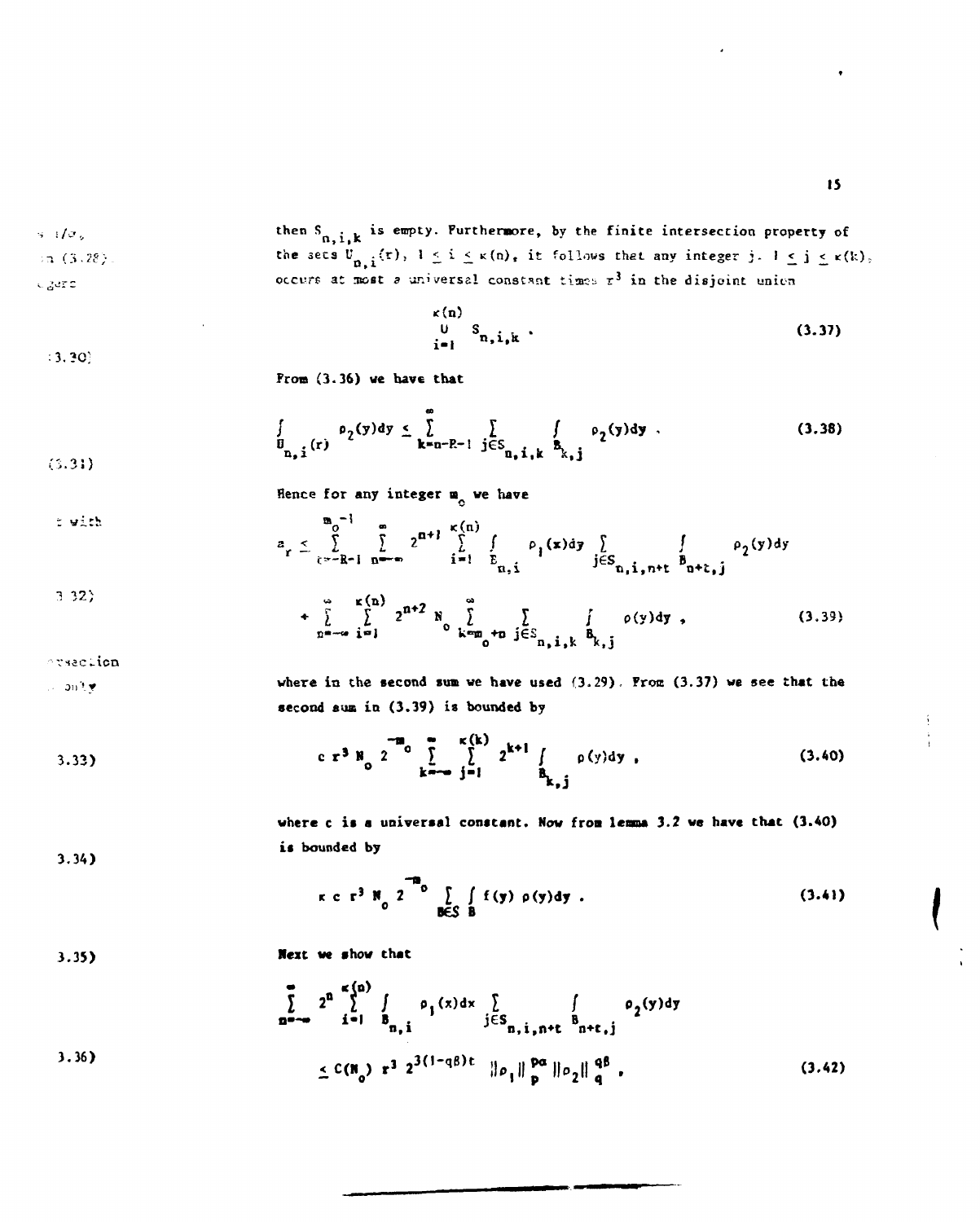where the constant  $C(N_0)$  depends only on  $N_0$ . To do this first observe that the cardinality of  $S_{n,i,n+t}$  is bounded as

$$
|S_{n, i, n+t}| \le c \; 2^{3t} \; r^3 \; , \tag{3.43}
$$

**for soae universal constant c. Mow the** sua **in (3.42) is bounded by** 

$$
C(\mathbf{N}_0) \sum_{n=-\infty}^{\infty} 2^n \sum_{i=1}^{\kappa(n)} \left[ \int_{B_{n,i}} \rho_i(x) dx \right]^{p\alpha} \sum_{j \in S_{n,i,n+1}} \left[ \int_{B_{n+1,j}} \rho_2(y) dy \right]^{q\beta}
$$

4.

 $\mathbf T$ 

th  $\pmb{\mathbf{x}}$  .

ou

 $\mathbf{H}$ 

 $\overline{\mathcal{M}}\otimes$  $\mathbf{c}$  $\circ$  $th$  $\mathbf{c}\mathbf{o}$ 

$$
\leq C(\mathbf{M}_0) \ 2^{-3\beta(q-1)t} \sum_{n=-\infty}^{\infty} \left[ \int\limits_{\mathbf{B}_{n,i}} \rho_1(x)^p dx \right]^a \sum_{j \in S_{n,i,n+t}} \left[ \int\limits_{\mathbf{B}_{n+\mathbf{t},j}} \rho_2(y)^q dy \right]^b
$$

$$
\leq C(\mathbf{M}_0) \ 2^{-3\beta(q-1)\epsilon} \ \underset{n=-\infty}{\left[\sum_{i=1}^{\infty}\sum_{j\in S_{n,i,n+\epsilon}}^{K(n)}\sum_{\mathbf{B}_{n,i}}^{S_{n,i,n+\epsilon}}\rho_1(x)^p dx\right]^{\alpha}} \ \mathbf{M}_1
$$

$$
\left[\int_{n}^{\infty}\int_{i=1}^{c(n)}\int_{j\in S_{n,i,n+t}}\int_{n+t,j}\rho_{2}(y)^{q}dy\right]^{s}
$$

$$
\leq C(n_0) r^3 2^{3(1-q\beta)t} ||\rho_1||_p^{pq} ||\rho_2||_q^{q\beta}
$$
 (3.44)

**Now if we choose m<sub>o</sub> such that** 

$$
\mu_0^2 \, 2^{\frac{1}{100}} \leq 1 \tag{3.45}
$$

we can bound  $a_r$  as in (3.26). Then summing with respect to r as in (3.31) **yields the result. Q.E.D.** 

Lemma 3.4 Given a constant  $\kappa$  we can choose the number  $N_0$  such that

**1** of the contract of the contract of the contract of the contract of the contract of the contract of the contract of the contract of the contract of the contract of the contract of the contract of the contract of the con

$$
I_1 = \kappa \sum_{B \in S} \int_{B} f(y) \rho(y) dy \geq - C(N_0) \|\rho_1\|_p^{p_0} \|\rho_2\|_q^{q_0}.
$$
 (3.46)

Proof: We first define the lattice *l* of lemma 3.1, A vector i G L if  $323i$  is a vector with integer components. Thus any point  $x \in \mathbb{R}^3$  is less than a distance  $1/128$  from some point of L. Let  $\phi(x)$  be a  $C^{\infty}$  function which is such that  $0 \leq \phi(x) \leq 1$ ,  $x \in \mathbb{R}^3$ , and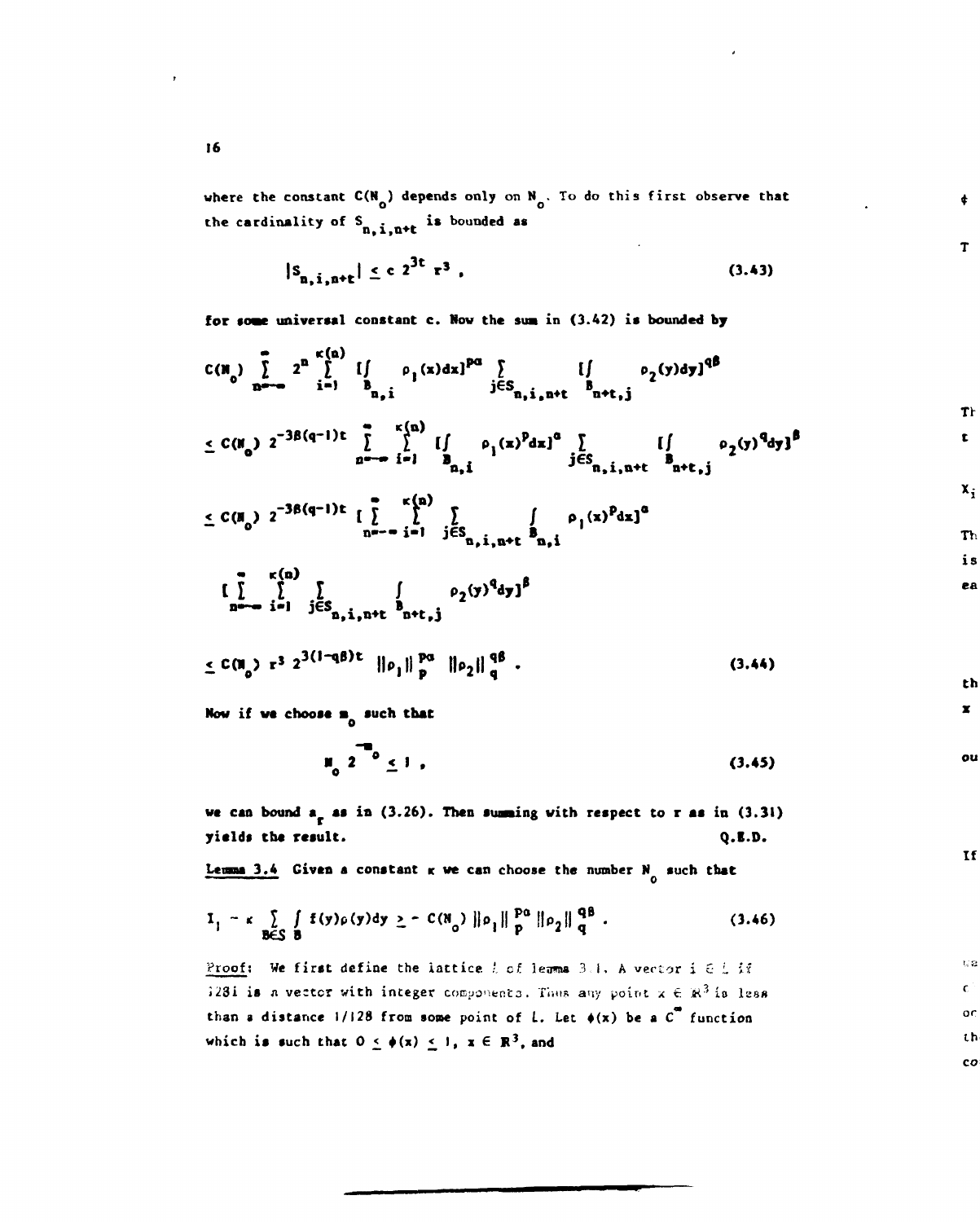$2$  that

 $.43)$ 

$$
\phi(x) = 1 \quad \text{if} \quad |x| \leq 9/64 \quad ; \qquad \phi(x) = 0 \quad \text{if} \quad |x| \geq 5/32 \quad . \tag{3.47}
$$

Then the functions  $\chi_i(x)$  are translates of  $\phi(x)$  through the lattice L. **We write I{ in (3.10) as** 

$$
I_{j} = \sum_{n=-\infty}^{\infty} \int_{2^{n-3}}^{2^{n-2}} du
$$
 (3.48)

**17** 

**Hext consider a ball B<sub>n, k</sub>, j < k < x(n), which has radius 1/2" Then there is a vector i**  $\in$  $\iota$  **such that**  $i/2^{n-1}$  **is less than**  $1/2^{n-2}$  **from the center of B , . Furthermore n,k** 

$$
\chi_{\hat{\mathbf{i}}} (2^{n-2} \mathbf{x}) = \phi (2^{n-2} \mathbf{x} - \mathbf{i}) = \phi (2^{n-2} [\mathbf{x} - \mathbf{i}/2^{n-2}]) \tag{3.49}
$$

**Thus**  $\chi_2(2^{n-x}x) = 1$  if  $x \in B_{n-k}$  and  $\chi_2(2^{n-x}x) = 0$  if  $x \notin B_{n-k}$ , where  $B_{n-k}$ hall concentric with  $\beta$  but with radius  $3/2^{0.2}$ . One can also **is the ball concentric with B . but with radius** 3/2° **. One can also** 

$$
2^{n-2} \ge u \ge (\frac{1}{4} - \frac{1}{128}) 2^{n} , \qquad (3.50)
$$

then there is an  $i \in L$  - which may vary with  $u$  - such that  $x_i(ux) = 1$  if  $x \in B_{n,k}$  and  $\chi_i(\mathbf{u}\mathbf{x}) = 0$  if  $x \notin B_{n,k}^*$ .

Now suppose  $B = B_{n,k} \in S$ . Then, in view of (3.18) we can assume with**out loss of generality Chat** 

$$
\int_{B} \rho_1(y) dy \geq \mathbb{N}_0 / C_0 . \tag{3.51}
$$

**If we also have** 

$$
\int_{B_{B,k}^*} \rho_2(y) dy \leq N_0 / 2C_0 \tag{3.52}
$$

we shall say  $B \in S'$ . If we fix n and let k vary,  $1 \le k \le \kappa(n)$  then it is clear by the finite intersection property of the  $B_{n,k}^*$  that any  $i \in L$  which occurs with  $\chi$ <sub>i</sub> (ux) = 1 for  $x \in B_{n-k}$ , occurs only finitely many times. We **therefore conclude that for u satisfying** (3.50) **there is a universal constant C such that** 

<sup>8</sup>زی<sup>9</sup>د.

 $.44)$ 

 $|.45)$ 

 $\cdot$  31)  $.0.$ 

- 6)  $\bar{\mathbf{r}}$ 

 $\mathsf{P}$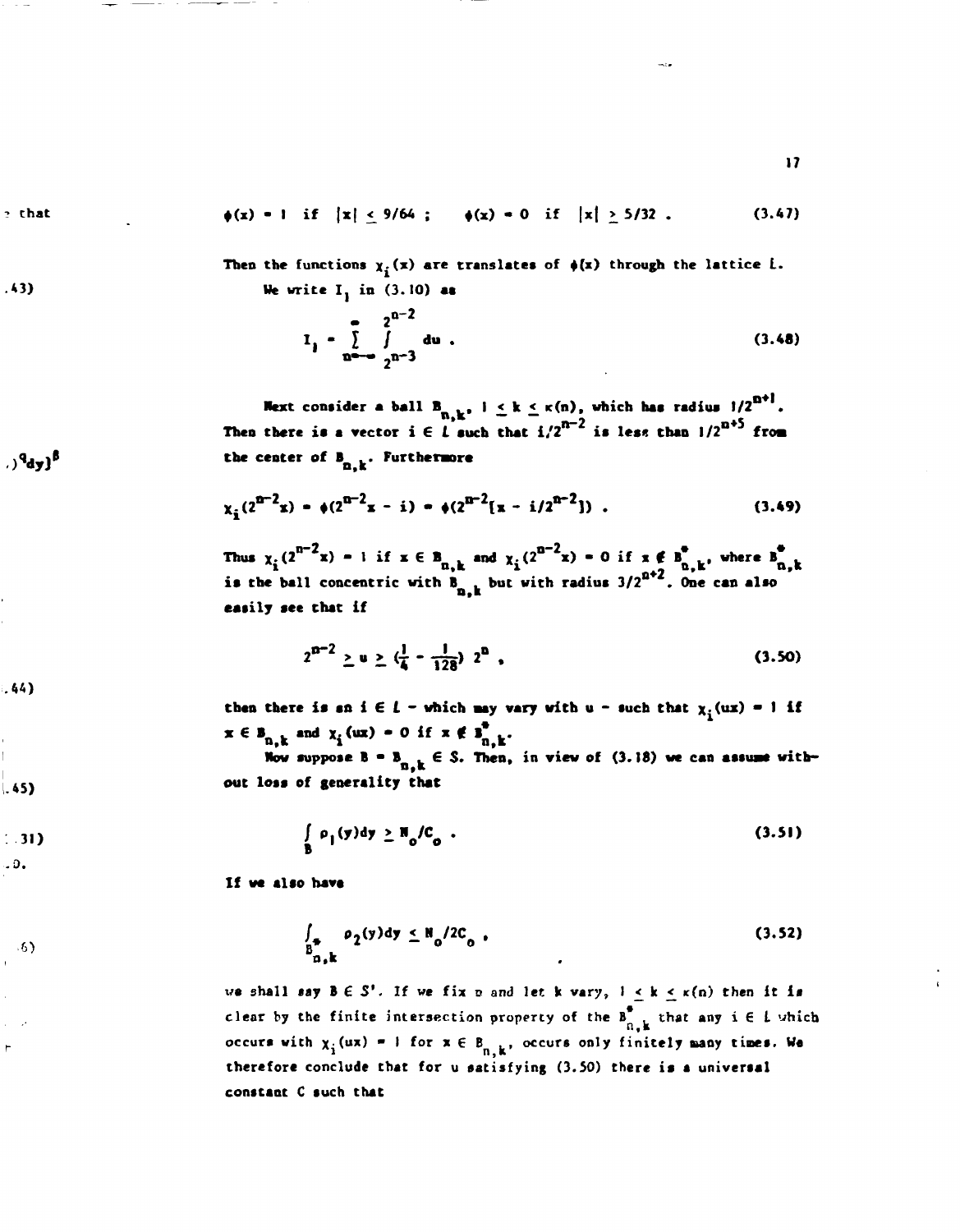$$
\iint \chi_{i} f(x) - u \iint \chi[f(y) - u] \sum_{i \in L} \chi_{i} (ux) \chi_{i} (uy) [\rho_{1}(x) - \rho_{2}(x)] [\rho_{1}(y) - \rho_{2}(y)] dxdy
$$
  
 
$$
\geq c N_{0}^{2} \# \{B - B_{n_{1}k} \in S'\}.
$$
 (3.53)

**Now if we use (3.48) and choose N large enough we nay conclude from (3.29) that** 

$$
I_1 \ge \kappa \sum_{B \in S^1} \int_B f(y) \rho(y) dy . \qquad (3.54)
$$

It remains for us to deal with  $B \notin S'$ . In that case we see that

$$
\sum_{B \in S \setminus S'} \int_{B} f(y) \rho(y) dy \le \sum_{B = B_{n,k} \in S \setminus S'} 2^{n+1} \int_{B_{n,k}} \rho(y) dy
$$
\n
$$
\le C(N_0) \sum_{n=-\infty}^{\infty} \int_{k=1}^{\kappa(n)} 2^{n+1} \int_{B_{n,k}^*} \rho_1(y) dy l^{p\alpha} [\int_{B_{n,k}^*} \rho_2(y) dy]^{q\beta}, \qquad (3.55)
$$

for some constant  $C(N_0)$  depending on  $N_0$ . Now we can estimate the last sum **in (3.55) just as before to obtain (3.46). Q.E.D.** 

**Finally we observe that theorea 1.2 follows froa (3.9) and the previous lemnas.** 

# **4. Stability of the Relativistic Systea**

**To prove theorea 1.3 we need an estiaate which is not contained in theorem 1.2 but is proved in exactly the sane manner.** 

**Lemma 4.1** Suppose  $\rho_1(x)$  is such that  $\rho_1(x)^{1/2}$  is in the domain of  $H_1$  =  $T = (r_0)^{1/2}$ . Then there is a constant C independent of N such that

$$
E(P_1, P_2) \ge C[\int_{\mathbb{R}^3} \rho_1(x)^{4/3} dx + c\rho_1^{1/2}, H_1\rho_1^{1/2} > 1. \qquad (4.1)
$$

**Proof: First we show that**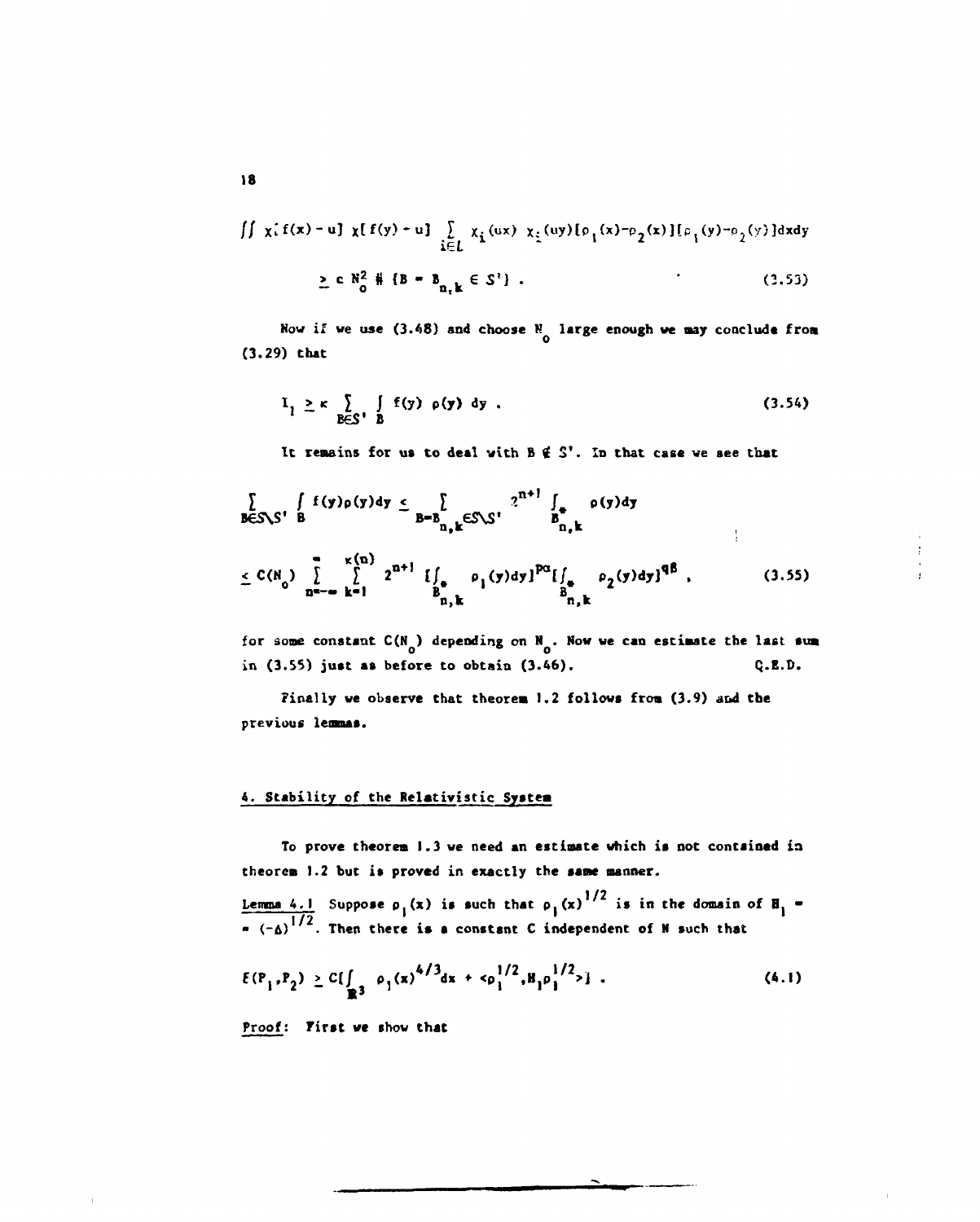**19** 

$$
I_2 \leq C(\mathbb{N}_0) \left[ \int_{\mathbb{R}^3} \rho_1(x)^{4/3} dx + c \rho_1^{1/2} \rho_1^{1/2} \right] + \kappa \int_{\mathbb{B} \in \mathbb{S}^3} f f(y) \rho(y) dy \quad (4.2)
$$

**;.?.53) To shov (4.2)** *V2* **must estimate (3.'J2 ) somewhat differently. We divide the** 

**sets 8- 8 . into two kinds. We eay B 6 A if n, 1** 

$$
\mathsf{ude}\,\,\mathbf{from}\,\,
$$

$$
\int_{B} \rho_1(x) dx \geq 1 . \tag{4.3}
$$

**(3.54) We write (3.42) as** 

 $\sum_{B \in A} + \sum_{B \notin A}$ .  $(4.4)$ 

**Then we see that** 

(3.55)  
\n
$$
\sum_{B \in A} \le C(N_0) 2^{3t} r^3 \sum_{n=-\infty}^{\infty} 2^n \sum_{i=1}^{k(n)} \sum_{B_{n,i} \in A} \int_{B_{n,i}} \rho_1(x) dx
$$
\n(3.56)  
\n
$$
\le C(N_0) 2^{3t} r^3 \sum_{n=-\infty}^{\infty} 2^n \sum_{i=1}^{k(n)} \sum_{B_{n,i} \in A} \int_{B_{n,i}} \rho_1(x) dx \frac{1}{2}^{4/3}
$$
\n(4.5)  
\n
$$
\le C(N_0) 2^{3t} r^3 \int_{\mathbb{R}^3} \rho_1(x)^{4/3} dx
$$

**on using Holder's inequality and the finit e intersection property of the balls B**<sub>n,i</sub>. We have also

$$
\sum_{B \notin A} \leq \sum_{n = -\infty}^{\infty} \sum_{i=1}^{\kappa(n)} \sum_{j \in S_{n, i, n + \epsilon}} 2^{n} \int_{n + \epsilon, j} \rho_{2}(y) dy
$$
\n
$$
\leq c \ 2^{-t} \ r^{3} \sum_{n = -\infty}^{\infty} \sum_{i=1}^{\kappa(n)} 2^{n + i} \int_{B_{n, i}} \rho(y) dy
$$
\n(4.6)

where c is a universal constant. Hence, on using lemma 3.2, we have that

$$
a_{\mathbf{r}} \leq C(N_0) \ \mathbf{r}^3 \int_{\mathbb{R}^3} \rho_1(x)^{4/3} \mathrm{d}x + c \ \mathbf{r}^4 \int_{\mathbb{R} \times \mathbb{S}^3} f(f(y) \ \rho(y) \mathrm{d}y , \qquad (4.7)
$$

where  $x$  is a constant independent of  $\mathbb{N}_0$ . Thus on summing (3.31) we shall

 $\cdots$ 

**uat** 

**If Si SUB** *Om-m* **1»1 B .GA B** 

**;.E.D.** 

**he** 

 $\sum_{k \geq 0}$  **and in**  $B \notin \mathbb{R}$ 

**(4.1)**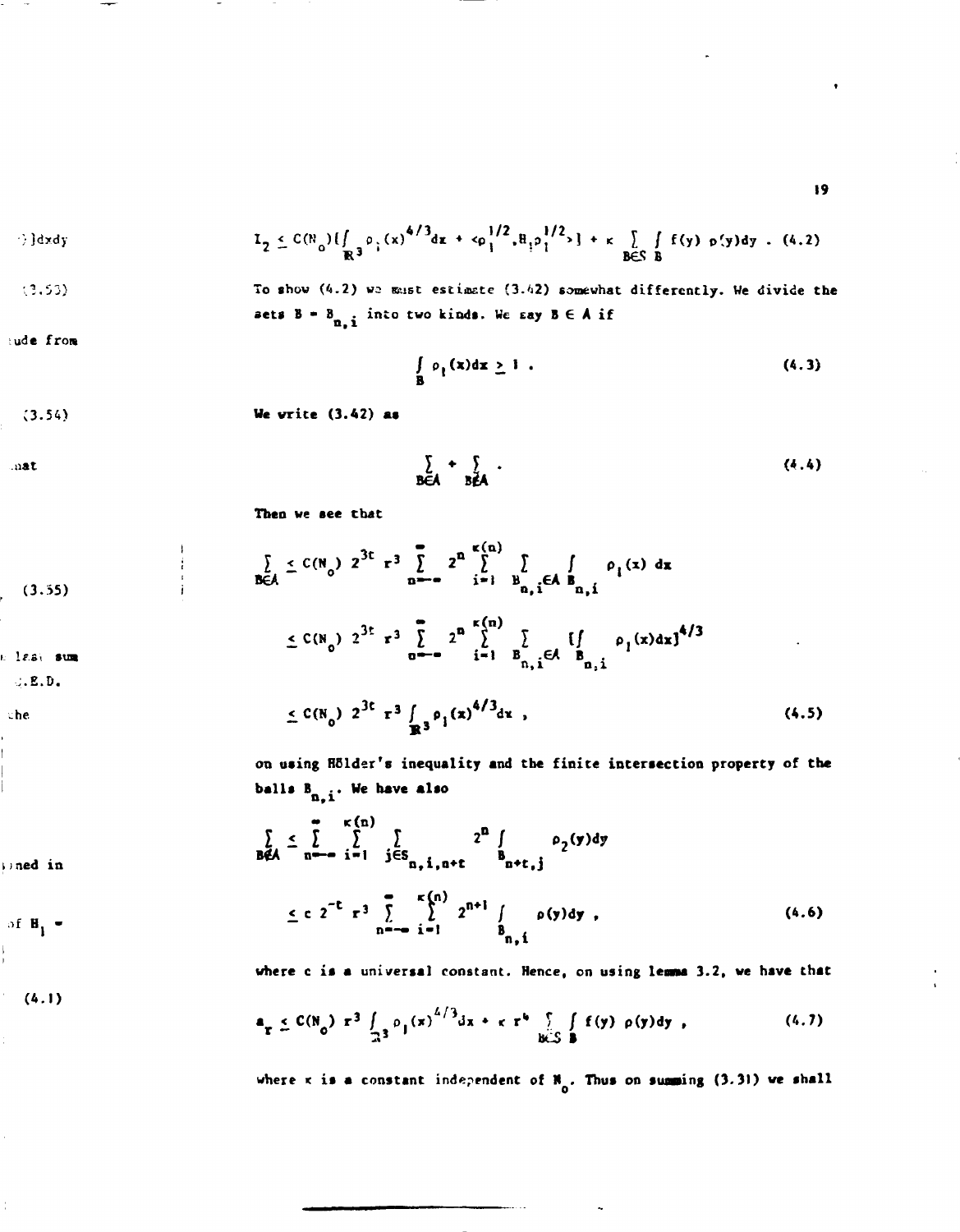**get** the estimate (4.2) provided we can deal with (3.28).

To do this we use **the** Fefferman-Phong technique **[4]. Let Q be a**  large cube in  $\mathbb{R}^3$  and **make a** dyadic decomposition of  $Q_n$ . For a function  $u \in L^2(Q_0)$  and a dyadic subcube Q of Q<sub>0</sub> let  $u(Q)$  be the projection of u onto the functions which **are** linear • constant on the 8 subcube**a of Q**  and orthogonal to the functions linear + constant on all of Q. Then if  $u \in L^2(Q_n)$  is orthogonal to functions linear  $\div$  constant on all of  $Q_n$  we **hare** 

$$
\mathbf{u} = \sum_{\mathbf{Q} \in \mathbf{Q}_0} \hat{\mathbf{u}}(\mathbf{Q}) \tag{4.8}
$$

Now from [4] we see that if u is in the domain of R<sub>1</sub> then there is a **constant C such that** 

$$
u, H1 u > \ge C \sum_{Q \subset Q_0} (\text{diam } Q)^{-1} ||\hat{u}(Q)||^2
$$
 (4.9)

**For a ball**  $T_{n-i}$  - with radius  $1/2^{n-i}$  - let  $B_{n-i}$  be the ball concentric with  $B_{n,i}$  but with radius  $3/2^{n+2}$ , so the balls  $B_{n,i}^{p}$  have the finite intersection property. Suppose  $B_{n,i}$  is contained in  $Q_o$ . Then  $B_{n,i}$  is covered by a finite number of dyadic subcubes of Q<sub>o</sub>, each with the same diameter  $\sim 2^{-n}$  and contained in  $B_{n,i}^{\bullet}$ . Let Q be one of these subcubes and **P. be the projection operator otto linear • constant on Q. Then we know froa [4] that** 

$$
\int_{Q} [f_{\rho_{1}}(x) - P_{Q} f_{\rho_{1}}(x)]^{2} \frac{dx}{|x-y|} \leq C \int_{Q' \cap Q} (diam Q')^{-1} ||f_{\rho_{1}}(Q')||^{2} , (4.10)
$$

**for aoae constant C independent of y** and **Q.** 

**It is easy to** see **that** 

$$
\int_{Q} \left\{ P_{Q} \sqrt{\rho_{1}}(x) \right\}^{2} \frac{dx}{|x-y|} \leq C \left( \text{diam } Q \right)^{-1} \int_{Q} \rho_{1}(x) dx , \qquad (4.11)
$$

with C independent of Q. Hence if  $B_{n,i}$  is covered by cubes  $Q_1, \ldots, Q_L$  we conclude **that** 

*20* 

act:  $x_i$ Lem  $H_{\text{N}}$  :

*of* 

**We** 

)<br>DES

**B** 

whe

est sum set  $f:$ fro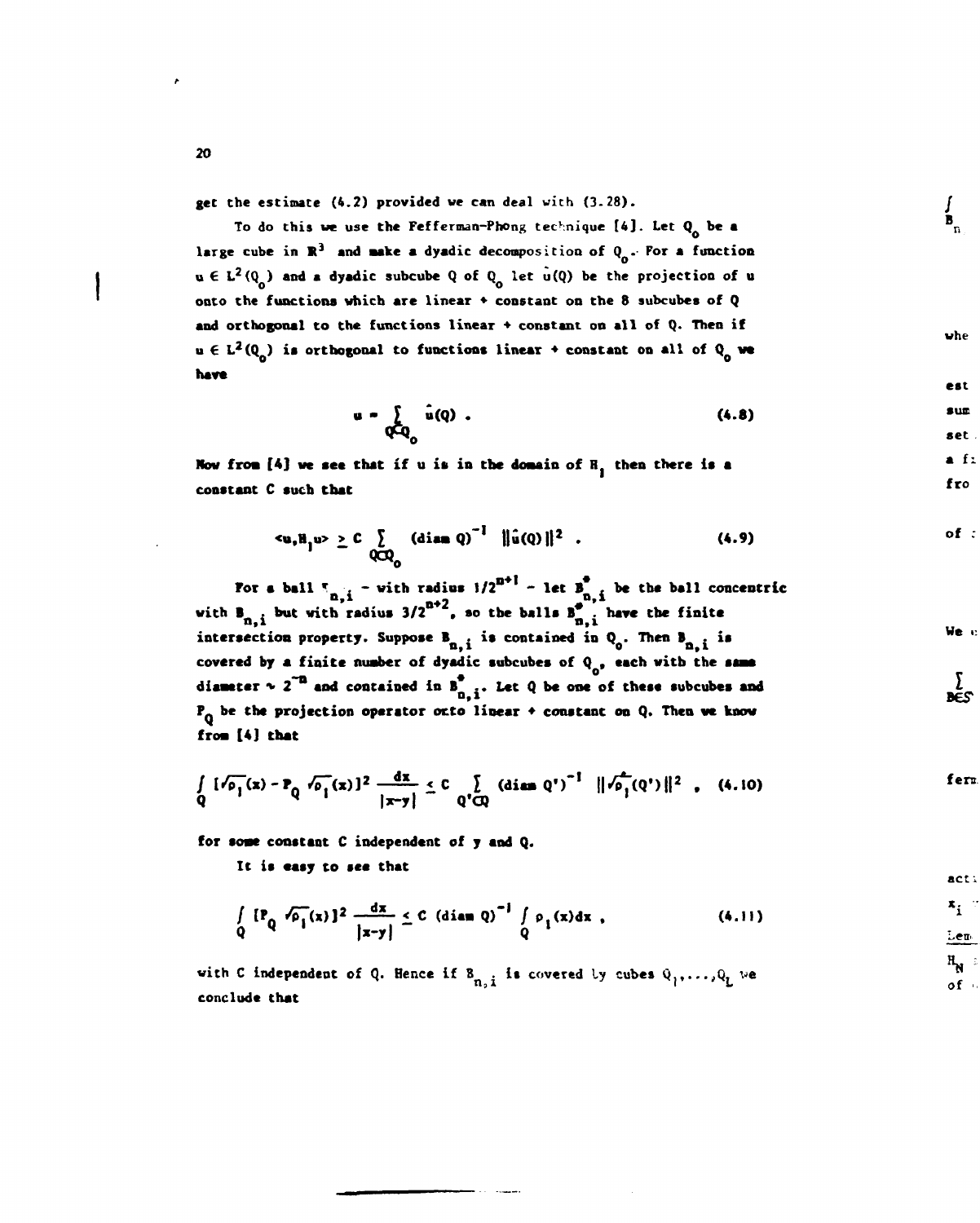$$
\iint_{B_{n,i}} \frac{\rho_1(x)\rho_2(y)}{|x-y|} dxdy \le C 2^{n} \int_{B_{n,i}} \rho_1(x)dx \int_{B_{n,i}} \rho_2(y)dy + C(N_0) \sum_{j=1}^{L} \left\{ \left( \text{diam } Q^j \right)^{-1} ||\hat{\rho_1}(Q^j)||^2 \right\}. \tag{4.12}
$$

**where here we have used (3.29).** 

tric

Next we sum (4.12) with respect to n, i with  $B_{n,i} \n\subset Q_0$ . We may **n,i o estiaate the first sua just as was done in (4.7). To estiaate the second sua in (4.12) observe that by the finite intersection property of the**  sets **B**<sub>n,</sub>i that any dyadic cube Q we have chosen to cover **B**<sub>n,i</sub> occurs only **a finite nuaber of tiaes as we vary n, i. The result (4.2) then follow\* froa (4.9).** 

**To coaplete the proof of the lease we shall replace the right side of the inequality (3.46) by** 

$$
- C(\mathbb{N}_0) \int_{\mathbb{R}^3} \rho_1(x)^{4/3} dx . \qquad (4.13)
$$

**We easily observe that, instead of the estiaate (3.55) we have** 

$$
\sum_{B \in S \setminus S'} \int_{B} f(y) \rho(y) dy \leq C \left(\mathbf{R}_0\right) \sum_{B=B_{\mathbf{R},\mathbf{k}}} \hat{z}^{\mathbf{R}} \left(\int_{B} \rho_1(y) dy\right)^{4/3} \leq C \left(\mathbf{R}_0\right) \int_{\mathbf{R}^3} \rho_1(x)^{4/3} dx.
$$
\nQ.E.D. (4.14)

**Finally we coaplete the proof of theorea 1.3 by bounding below a feraion gas in terms of the density. Let H\_ be the II psrticle Haailtonian** 

$$
H_{\text{M}} = \sum_{i=1}^{B} (-a_i)^{1/2} \tag{4.15}
$$

acting on wave functions  $\psi$ <sub>1</sub>,..., $\mathbf{x}_0$ ). Here  $\mathbf{A}_i$  is the Laplecian in the **x. variable. The following lease is due to Daubechies [I].** 

Lemma 4.2 Let  $\psi$  be a normalized Permion wave function in the domain of  $H_{\text{M}}$  and with one point function  $p(x)$ . Then there is a constant C independent **of N such that** 

$$
\langle \phi, \mathbb{H}_{\mathbb{N}} \phi \rangle \geq C \int_{\mathbb{R}^3} \rho(x)^{4/3} dx \tag{4.16}
$$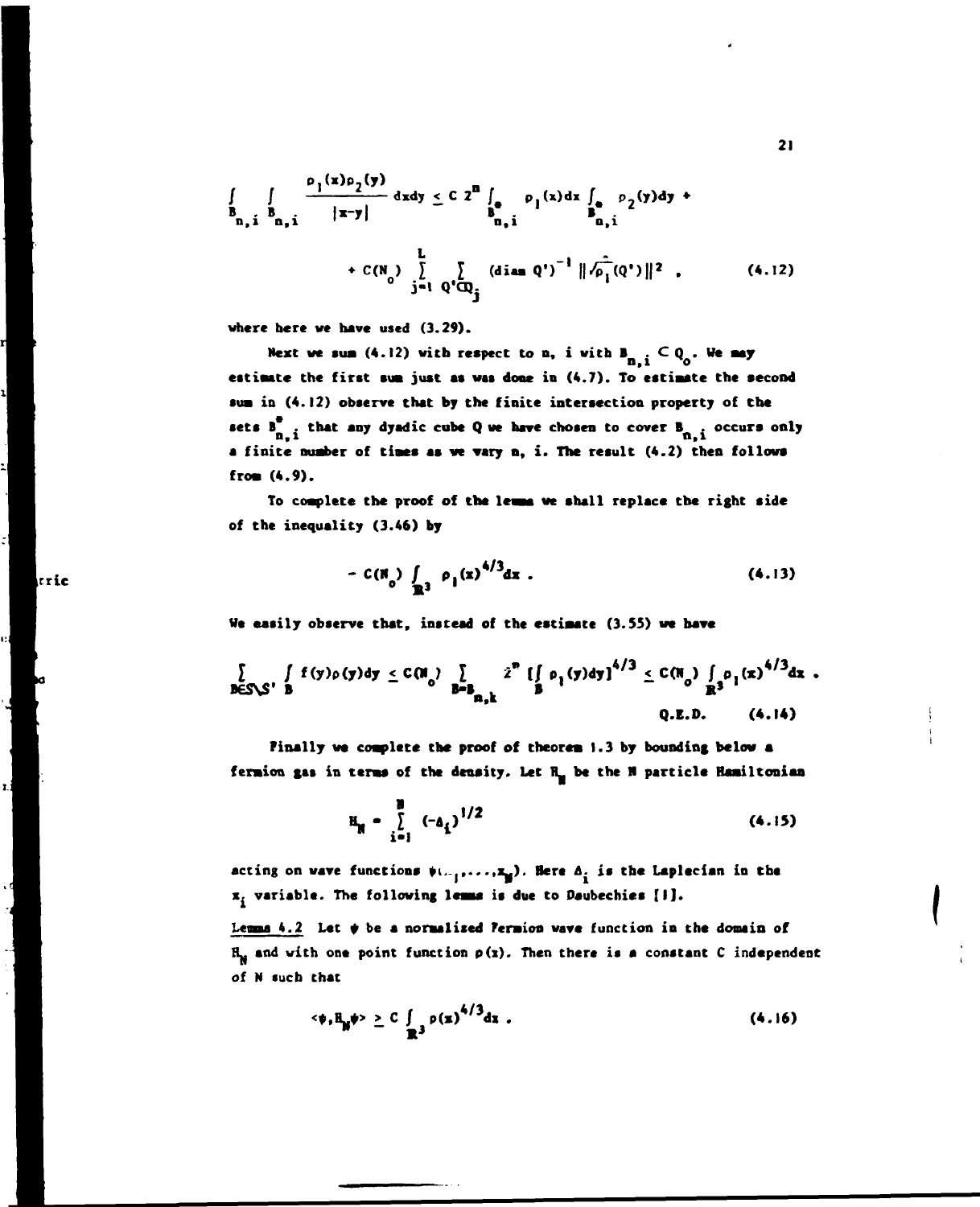We are indebted to Barry Simon for the proof of the following lemna: Lemma 4.3 Let  $\psi$  be a normalized wave function in the domain of  $H_M$  and **wich one point function p(x). Then** 

$$
\langle \phi, H_{\mathbb{R}} \phi \rangle \geq \langle \rho^{1/2}, H_{1} \rho^{1/2} \rangle \tag{4.17}
$$

Proof: Let the kernel k(x,y) be defined by

$$
k(x,y) = \sum_{i=1}^{N} \int \tilde{\phi}(\pi_1, \ldots, \pi_{i-1}, \pi, x_{i+1}, \ldots, x_N) \phi(\pi_1, \ldots, \pi_{i-1}, y, x_{i+1}, \ldots, x_N) d\tilde{x}_i
$$
 (4.18)

Then it is easy to see that  $k(x,y)$  is a positive definite kernel and

$$
k(x,x) = \rho(x) \tag{4.19}
$$

The key observation is that the operator  $exp(-H_1t)$  has positive integral **kernel** 

$$
e^{-H_1 t}(x,y) \tag{4.20}
$$

**Thus if we put** 

$$
F_{\mathbf{N}}(t) = \sum_{i=1}^{N} \langle \phi_i \exp(-(-\Delta_i))^{1/2} t \rangle \phi
$$
 (4.21)

**and let** 

$$
F(t) = c\rho^{1/2}, exp(-H_1 t)\rho^{1/2},
$$
 (4.22)

**w« see that** 

$$
F_{\mu}(0) = F(0) = R . \tag{4.23}
$$

**Row for c > 0 w hava** 

$$
P_{N}(t) = \iint e^{-H_{1}t}(x,y)k(x,y)dx dy \le \iint e^{-H_{1}t}(x,y)k(x,x)^{1/2}k(y,y)^{1/2}dxdy
$$
  
=  $\Gamma(t)$ . (4.24)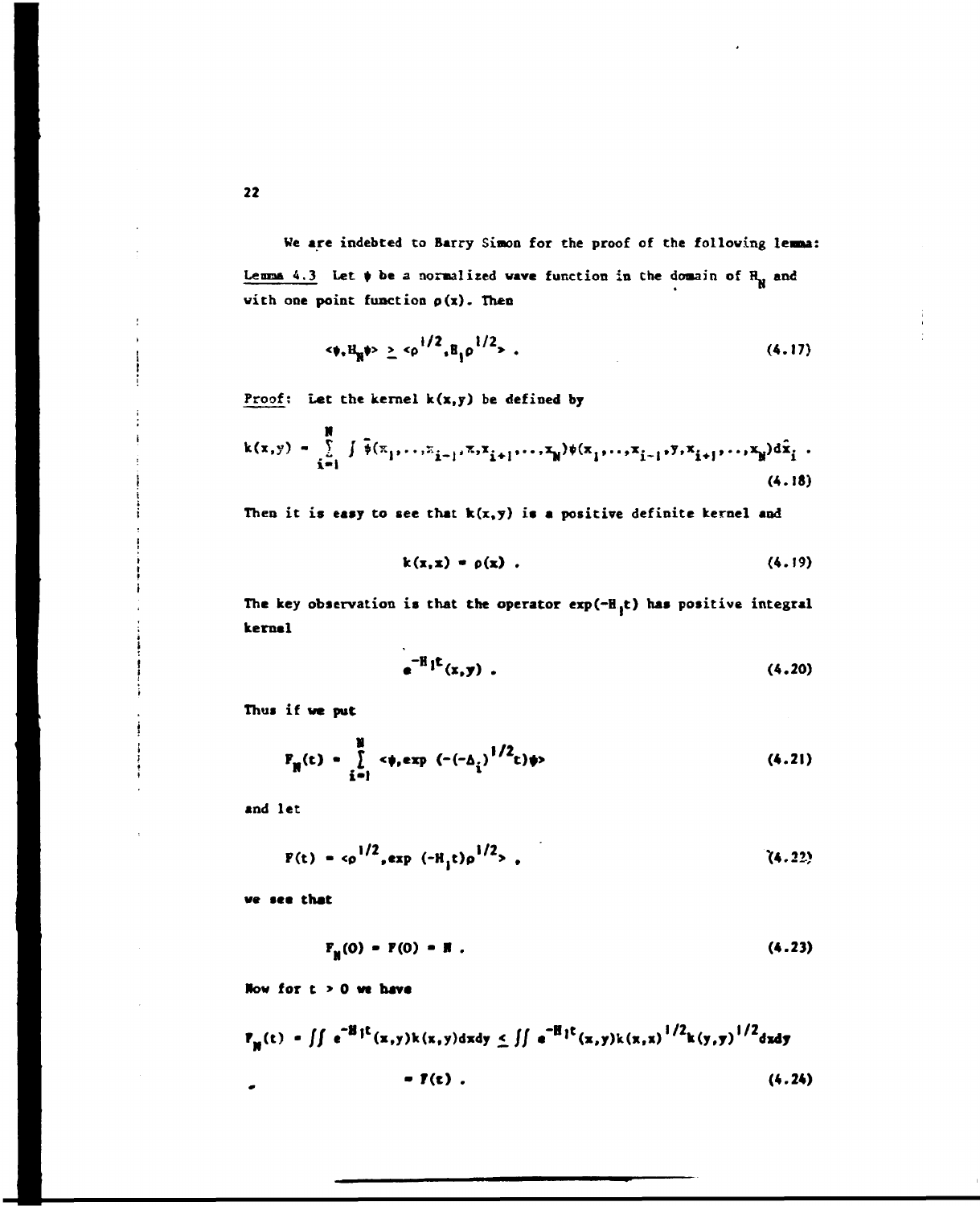**(4.17)**  lensaa: where the contract of the contract of the contract of the contract of the contract of the contract of the contract of the contract of the contract of the contract of the contract of the contract of the contract of the cont We conclude therefore from (4.23), (4.24) that  $- \frac{3F_{\text{N}}}{\text{at}}$  **c** = 0 <u>></u> -  $\frac{3F}{\text{at}}$  **c** = 0 . (4.25) **i**  I **However the left side of (4.25) is just the left side of (4.17) and the right side of (4.25) is just the right side of (4.17). Q.E.D. It is now evident that theorem 1.3 follow» from the previous three lemas.**  <sup>'</sup><sup>y</sup>)d<sup>2</sup>; . Remark: Barry Simon has noted that atability of matter follows directly (4.18) **from the stability of the relativistic system. The reason is that (4.19)**   $(4.20)$ **(4.21)**   $(-\delta_i)^{1/2} - 1/4 \leq -\delta_i$ . (4.26) **If we sua (4.26) with respect to i we then get tegral<sup>H</sup>**  $\sum -\Delta_i \geq R_{\rm m} - R/4$ . (4.27) **i-1** *<sup>l</sup>* **" Acknowledgement I should especially like to thank Mark Ashbaugh for many hours of** 

**23** 

**helpful discussion. Thanks are also due to Barry Simon for supplying Che proof of the final lemma in the paper, John Lewis for bringing my <sup>v</sup> attention to reference 6 of the bibliography, and Nigel Kalton for interesting conversations.** 

**(4.23)** 

 $(4.22)$ 

**and** 

and

**xdy** 

**(4.24)**